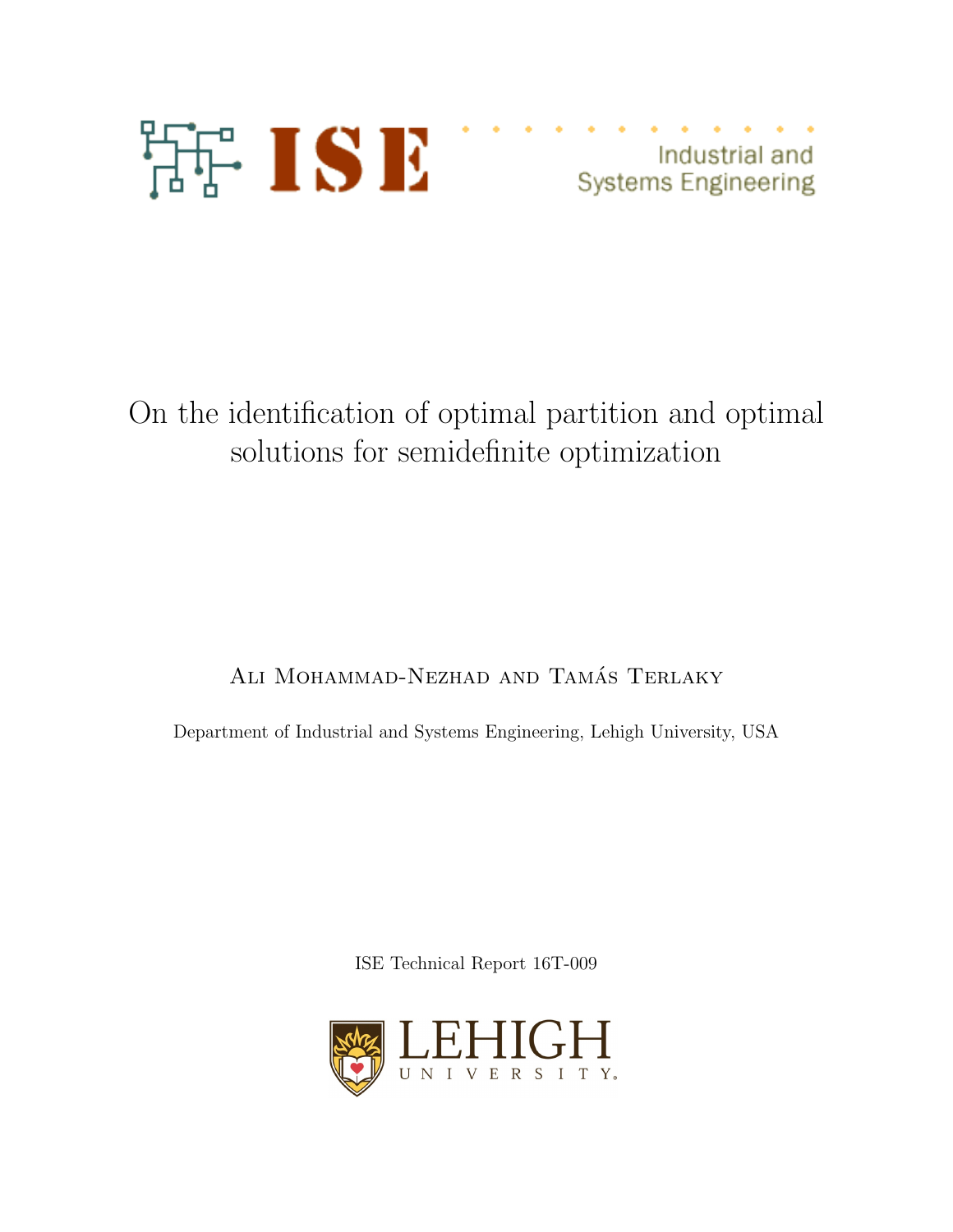### ON THE IDENTIFICATION OF OPTIMAL PARTITION AND OPTIMAL SOLUTIONS FOR SEMIDEFINITE OPTIMIZATION

## ALI MOHAMMAD-NEZHAD<sup>1</sup> AND TAMÁS TERLAKY<sup>1</sup>

### <sup>1</sup>Department of Industrial and Systems Engineering, Lehigh University, USA

Abstract. The concept of optimal partition was originally introduced for linear optimization and linear complementary problems and subsequently extended to semidefinite optimization. For linear optimization and sufficient linear complementary problems, the optimal partition and a maximally complementary optimal solution can be identified in strongly polynomial time. In this paper, under no assumption on strict complementarity, we formalize the optimal partition concept for semidefinite optimization and present a methodology for an  $\epsilon$ -feasible maximally complementary solution. The magnitude of the eigenvalues belonging to each partition is quantified using a condition number and the degree of singularity of the problem. Using the bounds from the optimal partition, a rounding procedure is applied to obtain an approximate maximally complementary solution from a central solution.

Key words. Semidefinite optimization, Strict complementarity, Optimal partition, Interior point methods, Degree of singularity, Maximally complementary optimal solution

AMS subject classifications. 90C22, 90C51

1. Introduction. Semidefinite optimization (SDO) is known as a generalization of linear optimization (LO), where the cone of symmetric positive semidefinite matrices substitutes for the nonnegative orthant. In SDO, one minimizes/maximizes the linear objective function

$$
C \bullet X := \operatorname{tr}(CX),
$$

where C and X are  $n \times n$  symmetric matrices, over the intersection of the positive semidefinite cone and a set of affine constraints. Mathematically, an SDO problem is written as

$$
(P) \quad p^* := \min\{C \bullet X \mid A^i \bullet X = b_i, \ i = 1, \dots, m, \ X \succeq 0\},
$$

where matrices  $A_i$  for  $i = 1, ..., m$  are  $n \times n$  symmetric matrices,  $b \in \mathbb{R}^m$ , and  $X \succeq 0$  indicates that X is positive semidefinite. The dual SDO problem is given by

(D) 
$$
d^* := \max\{b^T y \mid \sum_{i=1}^m y_i A^i + S = C, S \ge 0, y \in \mathbb{R}^m\}.
$$

Let  $P$  and  $D$  denote the primal and dual feasible sets, respectively, as follows

$$
\mathcal{P} := \{ X \mid A^i \bullet X = b_i, \ i = 1, ..., m, \ X \succeq 0 \},
$$

$$
\mathcal{D} := \{ (y, S) \mid \sum_{i=1}^m y_i A^i + S = C, \ S \succeq 0 \}.
$$

In light of this notation, the primal and dual optimal sets are defined as

$$
\mathcal{P}^* := \{ X \mid X \in \mathcal{P}, \ C \bullet X = p^* \},
$$
  

$$
\mathcal{D}^* := \{ (y, S) \mid (y, S) \in \mathcal{D}, \ b^T y = d^* \}.
$$

We assume that the matrices  $A^i$  for  $i = 1, \ldots, m$  are linearly independent. It is also assumed that the interior point condition holds, that is, there exists  $(X, y, S) \in \mathcal{P} \times \mathcal{D}$ , where  $X, S \succ 0$ . The first assumption guarantees that  $y$  is uniquely determined for a given dual solution  $S$ , and the latter ensures that the primal and dual optimal sets are nonempty, and that strong duality holds.

SDO problems are frequently used in many applications, e.g., control theory, structural optimization, statistics, robust optimization, eigenvalue optimization, pattern recognition, and combinatorial optimization.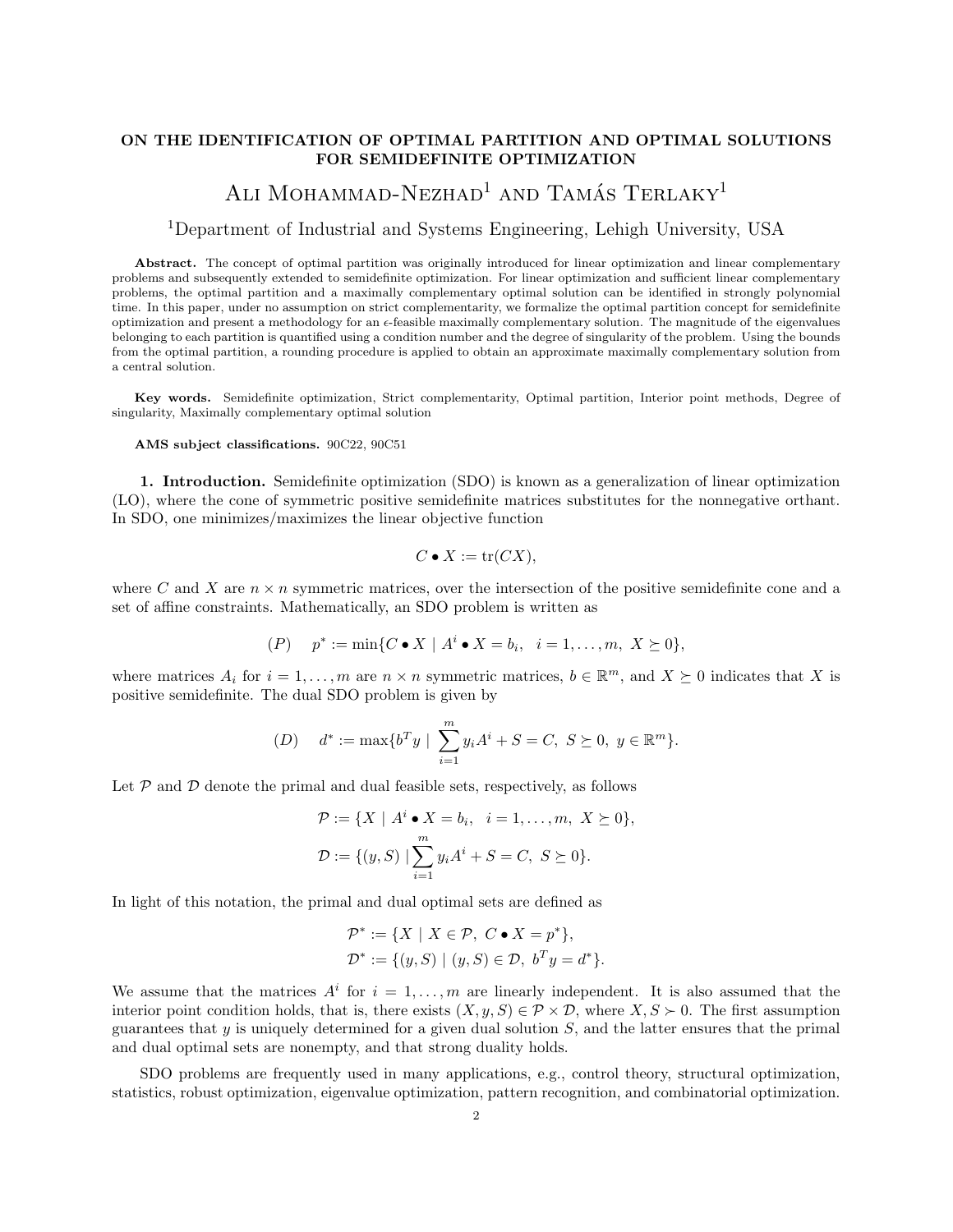Second-order conic optimization (SOCO) problems can be embedded in SDO formulation. See [\[31\]](#page-22-0) and [\[32\]](#page-22-1) for a detailed description of the problems. Analogous to LO, using interior point methods (IPMs), SDO problems can be solved in polynomial time, though they require significantly more computational effort per iteration. The Extension of IPMs from LO to SDO was pioneered by Nesterov and Nemirovski [\[20\]](#page-22-2), and Alizadeh [\[1\]](#page-21-0).

The main idea of primal-dual path following IPMs is to follow the central path, which is defined as the set of solutions of

<span id="page-2-0"></span>(1)  
\n
$$
A^{i} \bullet X = b_{i}, \quad i = 1, ..., m,
$$
\n
$$
\sum_{i=1}^{m} A^{i} y_{i} + S = C,
$$
\n
$$
XS = \mu I,
$$
\n
$$
X, S \succeq 0.
$$

For a given  $\mu > 0$ , the central solution  $(X(\mu), y(\mu), S(\mu))$  to this system exists and is uniquely defined under the full rank and the interior point assumptions. For  $0 \leq \mu \leq \bar{\mu}$ , where  $\bar{\mu} > 0$ , the set of solutions of [\(1\)](#page-2-0) is bounded, and thus the trajectory of the central solutions has limit points in the relative interior of the optimal set  $[6, 12]$  $[6, 12]$  $[6, 12]$ . A proof was given by Halická et al.  $[8]$  stating that the central path converges to a maximally complementary optimal solution<sup>[1](#page-2-1)</sup>.

Since the domain and range of [\(1\)](#page-2-0) are not identical, a direct application of the Newton method to [\(1\)](#page-2-0) leads to a non-symmetric X. To get around this problem, many variants of IPMs have been introduced for SDO based on how the search direction and the neighborhood of the central path is defined. To name a few, we can mention the AHO [\[2\]](#page-21-4),  $HRVW/KSH/M$  [\[9,](#page-21-5) [15,](#page-22-3) [18\]](#page-22-4) and the NT search directions [\[21,](#page-22-5) [22\]](#page-22-6). A search direction using a least squares solution of the overdetermined system [\(1\)](#page-2-0) was proposed by de Klerk at al. [\[13\]](#page-21-6) and Kruk et al. [\[16\]](#page-22-7). See [\[19\]](#page-22-8) and [\[24\]](#page-22-9) for a survey of IPMs for SDO.

Even though a primal-dual path following IPM can be easily extended to SDO, the superlinear convergence of an IPM cannot be easily established for SDO, unless the strict complementarity assumption holds<sup>[2](#page-2-2)</sup>. This is mainly due to the analyticity and limiting behavior of the central path in SDO as extensively studied by Goldfarb and Scheinberg [\[6\]](#page-21-1), Halická [\[7\]](#page-21-7), Luo, Sturm and Zhang [\[17\]](#page-22-10), and Sturm and Zhang [\[29\]](#page-22-11). Goldfarb and Scheinberg [\[6\]](#page-21-1) showed that all the limit points of the central path converge to the same solution in the optimal set. They also showed, under the strict complementarity assumption, that the first order derivatives of the central path converge as  $\mu \to 0$ . However, the first order derivatives are unbounded if the strict complementarity fails to hold. Sturm [\[28\]](#page-22-12) showed that the Hoffman error bound can be extended to SDO when strict complementarity holds. However, this bound can be as bad as  $\Omega(\mu^{2^{-n}})$  when strict complementarity fails (see Example 3.3 in [\[14\]](#page-22-13) which is adopted from [\[28\]](#page-22-12)).

Numerical experiments verify that the condition number of the system of search directions is increasing drastically, leading to ill-posed systems, during the final iterations of IPMs [\[24\]](#page-22-9). It would be helpful if we could avoid this ill-conditioning, by switching over to a rounding procedure, when  $\mu$  is sufficiently small. This motivates to exploit the optimal partition information. The notion of optimal partition was originally introduced for LO and linear complementarity problems (LCPs). Ye [\[33\]](#page-22-14) proposed a finite termination strategy for IPMs which generates a strictly complementary optimal solution from a primal-dual solution sufficiently close to the optimal set. Roos, Terlaky, and Vial [\[27\]](#page-22-15) present a rounding procedure which uses optimal partition information to identify a strictly complementary solution. Illés, Roos, and Terlaky [\[11\]](#page-21-8) proposed a strongly polynomial rounding procedure to generate a maximally complementary optimal solution for sufficient LCPs. The concept of optimal partition was extended to SDO by [\[6,](#page-21-1) [12\]](#page-21-2) and general convex optimization by Yildrim [\[34\]](#page-22-16). Bonnans and Ramirez [\[5\]](#page-21-9) established another algebraic definition of

<span id="page-2-1"></span><sup>&</sup>lt;sup>1</sup>An optimal solution pair  $(X^*, y^*, S^*)$  is maximally complementary if rank $(X^* + S^*)$  is maximal over all the optimal solutions.

<span id="page-2-2"></span><sup>&</sup>lt;sup>2</sup>A optimal solution pair  $(X^*, y^*, S^*)$  is strictly complementary if rank $(X^* + S^*) = n$ .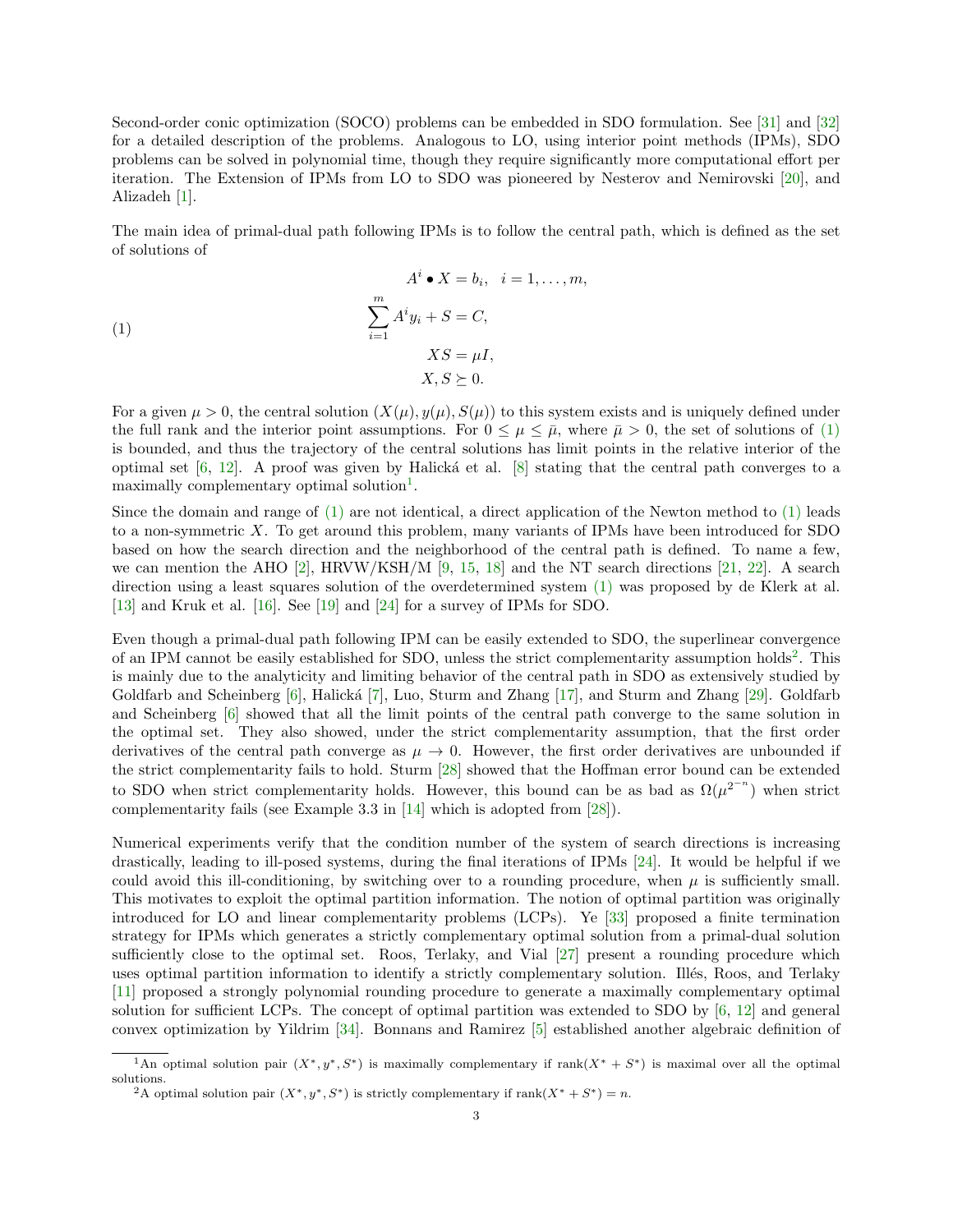the optimal partition for SOCO. Recently, Terlaky and Wang [\[30\]](#page-22-17) have studied the identification of optimal partition for SOCO.

In this paper, we formalize the identification of the optimal partition for SDO when strict complementarity may fail. The magnitude of the eigenvalues belonging to each partition is quantified by using a condition number and the degree of singularity of the problem. We also propose a methodology for the identification of an  $\epsilon$ -feasible maximally complementary solution, which uses estimates of the optimal partition. The rounding procedure then obtains an approximate maximally complementary solution from a central solution by solving two least square problems. The rest of this paper is organized as follows. In [Section 2](#page-3-0) we formally define the optimal partition and maximally complementary concepts in details. In [Section 3,](#page-5-0) we analyze the magnitude of the eigenvalues of the solutions on the central path based on a condition number and the distance to the optimal set. In [Section 4,](#page-8-0) we present a rounding procedure to generate an approximate maximally complementary solution and provide feasibility bounds for primal-dual SDO. In [Section 5,](#page-14-0) we extend the optimal partition results to the solutions in a neighborhood of the central path and provide complexity bounds.

Throughout this paper, the eigenvalues of an arbitrary matrix X is represented by  $\lambda_i(X)$ . Further,  $\lambda_{\min}(X)$ and  $\lambda_{\max}(X)$  stand for the minimal and maximal eigenvalues of X, respectively. The subscript [i] in our notation means the *i*<sup>th</sup> largest component of a vector. For instance,  $\lambda_{[i]}(X)$  denotes the *i*<sup>th</sup> largest eigenvalue of  $X$  so that

$$
\lambda_{[1]}(X) \geq \lambda_{[2]}(X) \geq \ldots \geq \lambda_{[n]}(X).
$$

<span id="page-3-2"></span>The following two lemmas will be useful in providing optimal partition bounds.

LEMMA 1 (Theorem 2.3.8 in [\[32\]](#page-22-1)). Let X be an  $n \times n$  symmetric matrix. Then,

$$
\lambda_{[n-k+1]}(X) + \ldots + \lambda_{[n]}(X) = \min_{U \in \mathbb{R}^{n \times k}} \text{tr}(U^T X U),
$$
  
s.t. 
$$
U^T U = I_k.
$$

<span id="page-3-3"></span>LEMMA 2 (Problem III.6.14 in [\[4\]](#page-21-10)). Let X and S be two  $n \times n$  symmetric matrices. Then,

$$
\lambda_{[1]}(X)\lambda_{[n]}(S)+\ldots+\lambda_{[n]}(X)\lambda_{[1]}(S)\leq X\bullet S\leq \lambda_{[1]}(X)\lambda_{[1]}(S)+\ldots+\lambda_{[n]}(X)\lambda_{[n]}(S).
$$

Further, if X and S are positive definite, then for  $k = 1, \ldots, n$  we have

$$
\sum_{i=1}^k \left( \begin{bmatrix} \lambda_{[1]}(X) \lambda_{[n]}(S) \\ \vdots \\ \lambda_{[n]}(X) \lambda_{[1]}(S) \end{bmatrix} \right)_{[n-i+1]} \ge \sum_{i=1}^k \lambda_{[n-i+1]}(XS).
$$

<span id="page-3-0"></span>**2.** Optimal partition in terms of subspaces. Consider the set of optimality conditions for  $(P)$  and (D). Since the interior point condition holds, for optimality the KKT conditions [\[23\]](#page-22-18) are necessary and sufficient for  $(P)$  and  $(D)$ , which are written as

(2)  
\n
$$
A^{i} \bullet X = b_{i}, \quad i = 1, ..., m,
$$
\n
$$
\sum_{i=1}^{m} A^{i} y_{i} + S = C,
$$
\n
$$
XS = 0, \quad X, S \succeq 0.
$$

A solution  $(X, y, S)$  which satisfies  $XS = 0$  is called complementary.

<span id="page-3-1"></span>DEFINITION 3 (Definition 2.7 in [\[14\]](#page-22-13)). Let  $(X^*, S^*) \in \mathcal{P}^* \times \mathcal{D}^*$ . Then,  $(X^*, S^*)$  is a maximally complementary optimal pair if  $rank(X^* + S^*)$  is maximal over the optimal set.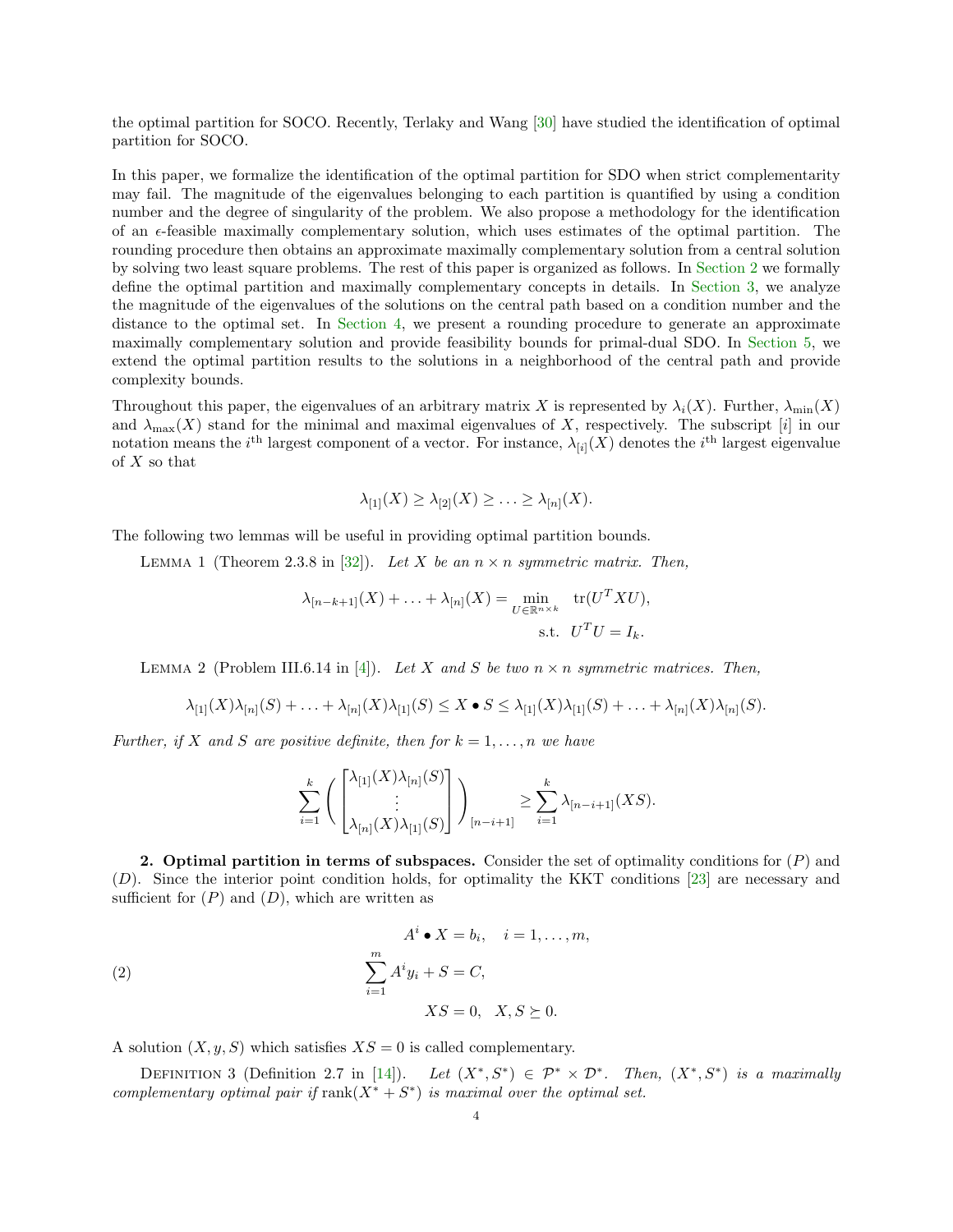Equivalently,  $(X^*, S^*)$  is a maximally complementary optimal pair if  $(X^*, S^*) \in ri(\mathcal{P}^* \times \mathcal{D}^*)$ . An optimal pair  $(X^*, S^*)$  is strictly complementary if  $X^* + S^* \succ 0$ . In contrast to LO, strict complementarity may fail in SDO; that is we might have  $rank(X^*) + rank(S^*) < n$ .

It follows from [Definition 3](#page-3-1) that all  $(X^*, S^*) \in \text{ri}(\mathcal{P}^* \times \mathcal{D}^*)$  have the same range space. Let  $\mathcal{B} := \mathcal{R}(X^*)$ and  $\mathcal{N} := \mathcal{R}(S^*)$ . All this means that  $\mathcal{R}(X) \subseteq \mathcal{B}$  for all  $X \in \mathcal{P}^*$ , and  $\mathcal{R}(S) \subseteq \mathcal{N}$  for all  $S \in \mathcal{D}^*$ , where  $\mathcal{R}(.)$ denotes the range space. Since  $X^* \in \mathcal{P}^*$  and  $S^* \in \mathcal{D}^*$  commute, they have the same orthonormal eigenvector basis  $Q(X^*) = Q(S^*) = Q^*$ . Hence, we have

<span id="page-4-0"></span>(3) 
$$
X^* = Q^* \Lambda(X^*)(Q^*)^T, \qquad S^* = Q^* \Lambda(S^*)(Q^*)^T, \mathcal{R}(X^*) = \mathcal{R}(Q^* \Lambda(X^*)), \qquad \mathcal{R}(S^*) = \mathcal{R}(Q^* \Lambda(S^*)),
$$

where  $\Lambda(X^*)$  and  $\Lambda(S^*)$  are diagonal matrices containing the eigenvalues of  $X^*$  and  $S^*$ , respectively. All this states that the range spaces are spanned by the eigenvectors associated with the positive eigenvalues.

In case of strict complementarity, the subspaces  $\mathcal B$  and  $\mathcal N$  span  $\mathbb R^n$ . In the other case, when rank $(X^*)$  + rank $(S^*)$  < n, there exists a subspace T, which is the orthogonal complement to  $\mathcal{B} + \mathcal{N}$ . Then  $\mathbb{R}^n$  is partitioned into three mutually orthogonal subspaces  $\mathcal{B}, \mathcal{N}$ , and  $\mathcal{T}$ . The subspaces of  $\mathcal{B}, \mathcal{N}$  and  $\mathcal{T}$  form an optimal partition of an SDO problem, which is invariant over the interior of the optimal set (i.e., identical for every maximally complementary optimal solution).

As indicated by [\(3\),](#page-4-0) the optimal partition is defined based upon the subspaces related to the optimal set. We can represent the subspaces using their orthonormal basis, which arises from a maximally complementary optimal solution. Hence, for a primal-dual optimal solution, according to the eigenvalues of  $X^*$  and  $S^*$ , the index set  $\{1, \ldots, n\}$  can be partitioned into three sets

<span id="page-4-1"></span>(4) 
$$
B := \{i \mid \lambda_i(X^*) > 0 \text{ for a primal optimal solution } X^*\},
$$

$$
N := \{i \mid \lambda_i(S^*) > 0 \text{ for a dual optimal solution } S^*\},
$$

$$
T := \{1, \dots, n\} \setminus \{B \cup N\},
$$

where there exists a one-to-one correspondence between the indices in  $B$ ,  $N$ , and  $T$  and the eigenvectors of  $X^*$  and  $S^*$ , i.e., every  $i \in B$  corresponds to an eigenvector  $q_i^*$  with  $\lambda_i(X^*) > 0$ , every  $i \in N$  corresponds to an eigenvector  $q_i^*$  with  $\lambda_i(S^*) > 0$ , and every  $i \in T$  corresponds to the eigenvector  $q_i^*$  where  $\lambda_i(X^*) = \lambda_i(S^*) = 0$ . Therefore, B, N, and T can be equivalently referred to as the optimal partition for an SDO problem. We resort to the definition [\(4\)](#page-4-1) throughout this paper.

Let  $Q_B^*, Q_N^*$ , and  $Q_T^*$  denote the orthonormal basis corresponding to the sets B, N, and T, respectively. Therefore,  $\mathcal{R}(Q_B^*) = \mathcal{B}$ ,  $\mathcal{R}(Q_N^*) = \mathcal{N}$ , and  $\mathcal{R}(Q_T^*) = \mathcal{T}$ . In what follows, we recall an important theorem from [\[14\]](#page-22-13).

<span id="page-4-2"></span>THEOREM 4 (Theorem 2.7 in [\[14\]](#page-22-13)). Every primal-dual optimal solution  $(X^*, S^*)$  can be represented as

$$
X^* = Q_B^* U_{X^*} (Q_B^*)^T, \quad S^* = Q_N^* U_{S^*} (Q_N^*)^T,
$$

where  $U_{X^*}$  and  $U_{S^*}$  are symmetric  $|B| \times |B|$  and  $|N| \times |N|$  positive semidefinite matrices, respectively. If  $(X^*, S^*)$  is a maximally complementary optimal solution, then we have  $U_{X^*} \succ 0$  and  $U_{S^*} \succ 0$ .

An orthogonal transformation of  $(X^*, S^*) \in \text{ri}(\mathcal{P}^* \times \mathcal{D}^*)$  with respect to  $Q^*$  reveals the optimal partition as

(5) 
$$
(Q^*)^T X^* Q^* = \begin{bmatrix} U_{X^*} & 0 & 0 \\ 0 & 0 & 0 \\ 0 & 0 & 0 \end{bmatrix}, \quad (Q^*)^T S^* Q^* = \begin{bmatrix} 0 & 0 & 0 \\ 0 & 0 & 0 \\ 0 & 0 & U_{S^*} \end{bmatrix},
$$

where  $U_{X^*} > 0$  and  $U_{S^*} > 0$ . By [Theorem 4,](#page-4-2)  $(X^*, S^*)$  is indeed a maximally complementary optimal solution. As a consequence, the following lemma is in order.

<span id="page-4-3"></span>LEMMA 5  $([8])$  $([8])$  $([8])$ . In an optimal partition, we have

- 1.  $\lambda_i(X^*) = 0, \quad \forall i \in N \cup T \text{ for all } (X^*, y^*, S^*) \in \mathcal{P}^* \times \mathcal{D}^*.$
- 2.  $\lambda_i(S^*) = 0, \quad \forall i \in B \cup T \text{ for all } (X^*, y^*, S^*) \in \mathcal{P}^* \times \mathcal{D}^*.$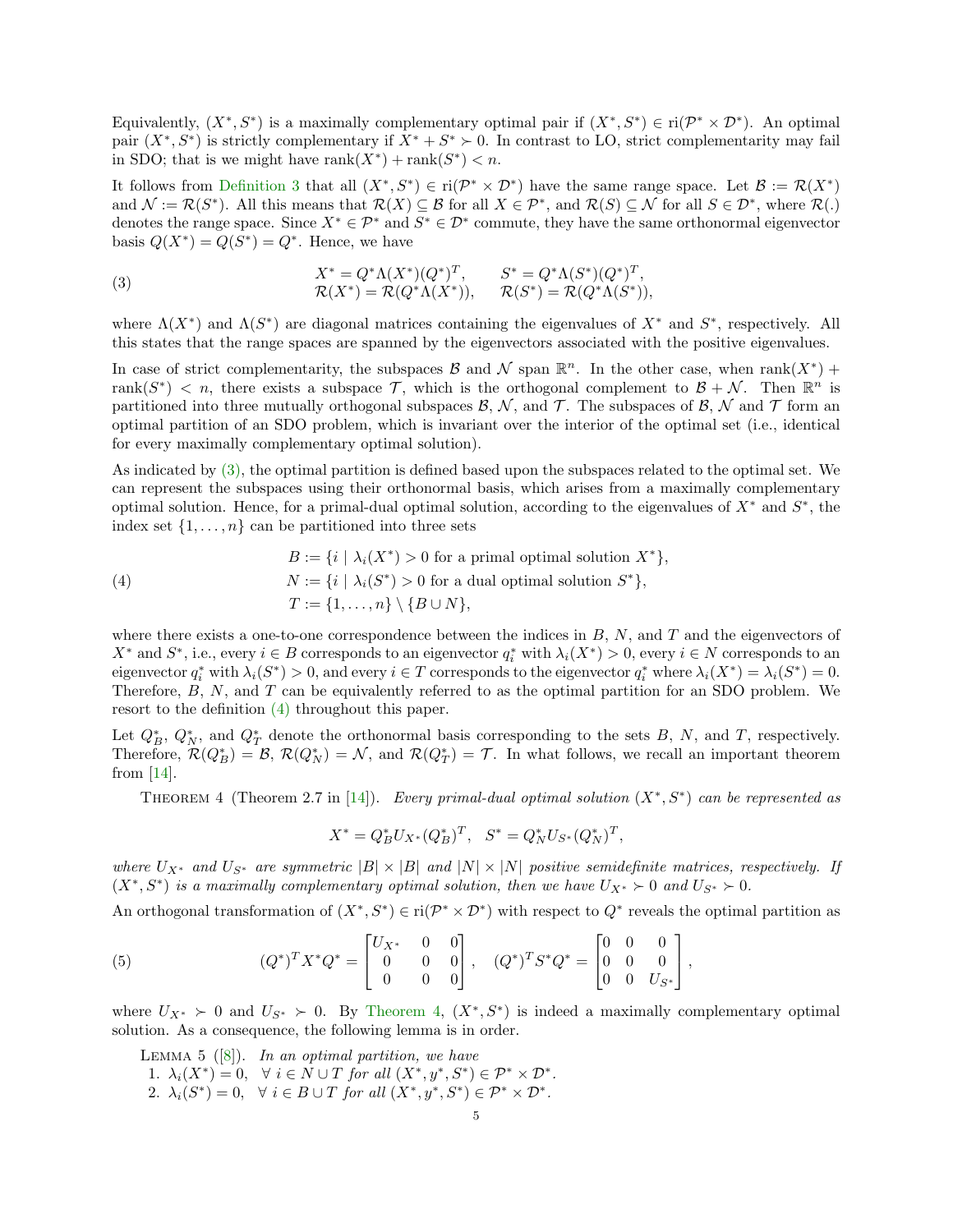<span id="page-5-0"></span>3. Condition numbers and bounds. To derive bounds for the magnitudes of the eigenvalues on the central path as  $\mu \to 0$ , we define some condition numbers as

(6) 
$$
\sigma_B := \min_{i \in B} \max_{X^* \in \mathcal{P}^*} \lambda_i(X^*),
$$

$$
\sigma_N := \min_{i \in N} \max_{(y^*, S^*) \in \mathcal{D}^*} \lambda_i(S^*),
$$

$$
\sigma := \min{\{\sigma_B, \sigma_N\}}.
$$

Observe that  $\sigma_B := \infty$  if  $B = \emptyset$ , and  $\sigma_N := \infty$  if  $N = \emptyset$ .

LEMMA 6. The condition number  $\sigma$  is a positive constant value.

*Proof.* By the interior point assumption,  $\mathcal{P}^* \times \mathcal{D}^*$  is nonempty and compact. Thus  $\sigma$  is well-defined since at least either of B or N has to be nonempty. Assume that  $B \neq \emptyset$ . Then there exists  $X^* \in \mathcal{P}^*$  so that  $\lambda_i(X^*) > 0$  for some  $i \in B$ . By the compactness of  $\mathcal{P}^*$ , there exists  $\bar{X} \in \mathcal{P}^*$  so that

<span id="page-5-1"></span>
$$
\max_{X \in \mathcal{P}^*} \lambda_i(X) = \lambda_i(\bar{X}) \ge \lambda_i(X^*) > 0, \quad i \in B,
$$

which by [\(6\)](#page-5-1) implies that  $\sigma_B > 0$ . A similar argument can be made to show that  $\sigma_N > 0$  if  $N \neq \emptyset$ .  $\Box$ 

Remark 7. Using the first order theory of reals [\[26\]](#page-22-19), we can provide a lower bound for the condition number  $\sigma$ , which will be used to measure the magnitude of the eigenvalues of a central solution. See [Appendix A](#page-17-0) for details.

Consider an orthogonal transformation of a central solution  $(X(\mu), S(\mu))$  with respect to  $Q^* = [Q_B^*, Q_T^*, Q_N^*]$ denoted by

<span id="page-5-5"></span>(7) 
$$
\hat{X}(\mu) := \begin{bmatrix} \hat{X}_B(\mu) & \hat{X}_{BT}(\mu) & \hat{X}_{BN}(\mu) \\ \hat{X}_{TB}(\mu) & \hat{X}_{T}(\mu) & \hat{X}_{TN}(\mu) \\ \hat{X}_{NB}(\mu) & \hat{X}_{NT}(\mu) & \hat{X}_N(\mu) \end{bmatrix}, \ \hat{S}(\mu) := \begin{bmatrix} \hat{S}_B(\mu) & \hat{S}_{BT}(\mu) & \hat{S}_{BN}(\mu) \\ \hat{S}_{TB}(\mu) & \hat{S}_{T}(\mu) & \hat{S}_{TN}(\mu) \\ \hat{S}_{NB}(\mu) & \hat{S}_{NT}(\mu) & \hat{S}_N(\mu) \end{bmatrix},
$$

where  $\hat{X}(\mu) := (Q^*)^T X(\mu) Q^*$  and  $\hat{S}(\mu) := (Q^*)^T S(\mu) Q^*$ . In what follows, we resort to an important error bound for a linear matrix inequality (LMI) system from [\[28\]](#page-22-12). [Lemma 8](#page-5-2) specifies an upper bound for the distance of a central solution from the optimal set.

LEMMA 8. Let  $(X(\mu), S(\mu))$  be a central solution for some  $\mu > 0$ . Then, it follows from the error bound for an LMI system that

<span id="page-5-4"></span><span id="page-5-2"></span>
$$
||X(\mu) - X^*|| \le c(n\mu)^{\gamma}, \quad ||S(\mu) - S^*|| \le c(n\mu)^{\gamma},
$$

where  $\gamma = 2^{-d}$ , in which d denotes the degree of singularity<sup>[3](#page-5-3)</sup> of the minimal subspace containing the optimal set, and c is a constant independent of  $\mu$ .

Proof. The bound can be established easily by applying the error bound for LMI system as stated in [Lemma B.1.](#page-20-0) Note that the optimality conditions for an SDO problem are equivalent to

(8)  

$$
A^{i} \bullet X = b_{i}, \quad i = 1, ..., m,
$$

$$
\sum_{i=1}^{m} A^{i} y_{i} + S = C,
$$

$$
C \bullet X - b^{T} y \leq 0, \quad X, S \succeq 0.
$$

<span id="page-5-3"></span> $3$ The degree of singularity is defined as the minimum number of facial reduction steps to get the minimal face of the positive semidefinite cone which contains the primal-dual optimal set.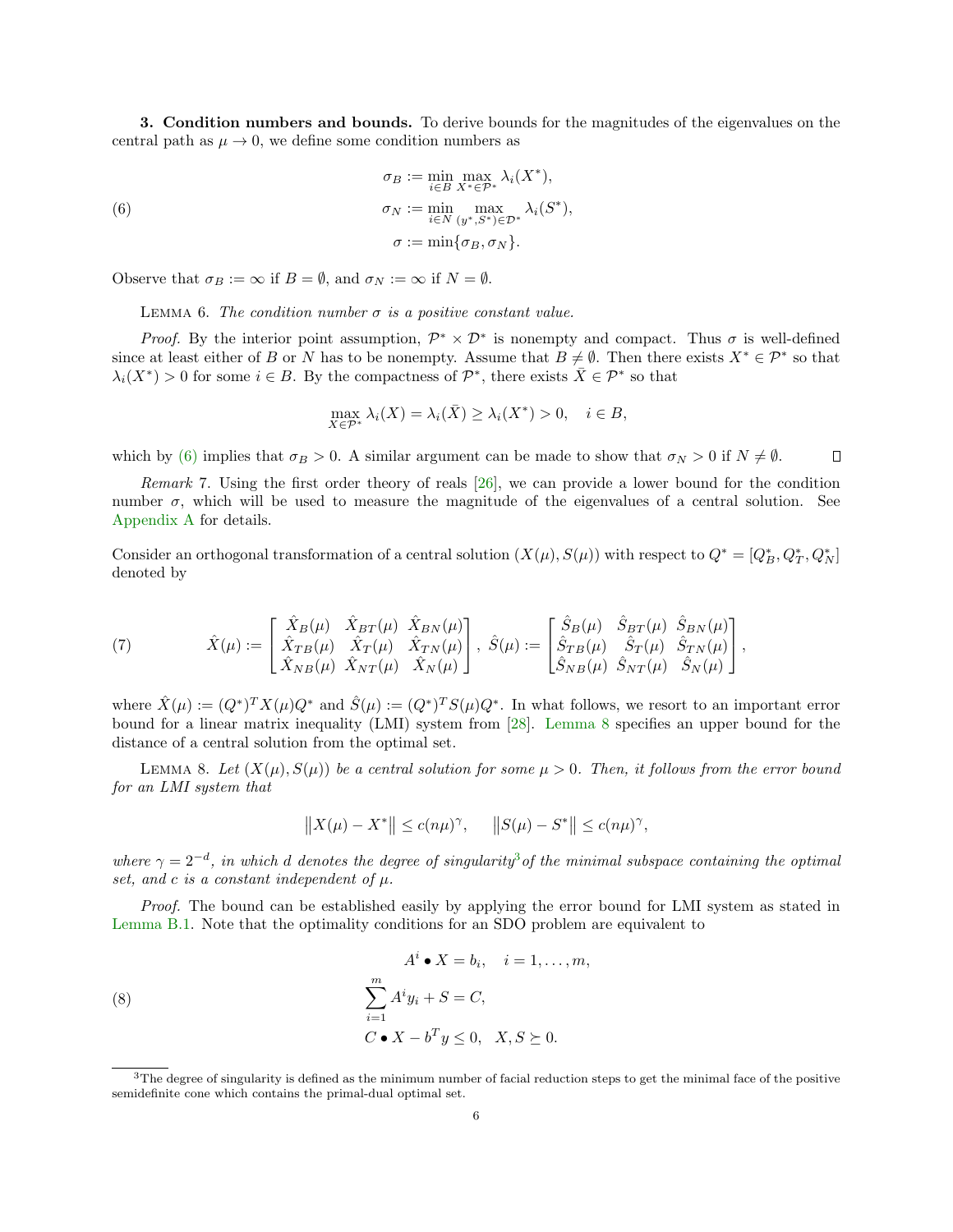As defined by [\(1\),](#page-2-0) the central solutions for  $0 < \mu < \bar{\mu}$ , with  $\bar{\mu} > 0$ , form a bounded trajectory. Thus, for a given solution  $(X(\mu), y(\mu), S(\mu))$ , the backward error<sup>[4](#page-6-0)</sup> is equal to  $n\mu$  with respect to the LMI system [\(8\).](#page-5-4) Hence, it can be deducted from [Lemma B.1](#page-20-0) that

$$
\sqrt{\left\|X(\mu) - X^*\right\|^2 + \left\|y(\mu) - y^*\right\|^2 + \left\|S(\mu) - S^*\right\|^2} \le c(n\mu)^{\gamma},
$$

where  $\gamma = 2^{-d}$ , in which d denotes the degree of singularity of the minimal subspace containing the optimal set [\(8\),](#page-5-4) see [\[28\]](#page-22-12) for details.  $\Box$ 

From the orthogonal transformation in [\(7\),](#page-5-5) we can derive

$$
\lim_{\mu \to 0} \hat{X}_B(\mu) = U_{X^*}, \text{ and } \lim_{\mu \to 0} \hat{S}_N(\mu) = U_{S^*},
$$

and

<span id="page-6-2"></span>
$$
\lim_{\mu \to 0} (Q_{T \cup N}^*)^T X(\mu) Q_{T \cup N}^* = 0, \qquad \lim_{\mu \to 0} (Q_{B \cup T}^*)^T S(\mu) Q_{B \cup T}^* = 0,
$$

where  $Q_{T\cup N}^*$  and  $Q_{B\cup T}^*$  denotes the columns of  $Q^*$  corresponding to  $T\cup N$  and  $B\cup T$ , respectively. The following lemma establishes upper bounds on some vanishing blocks of the central solution  $(\hat{X}(\mu), \hat{S}(\mu))$ which are needed in our analysis.

LEMMA 9. For a central solution  $(\hat{X}(\mu), \hat{S}(\mu))$ , we have

$$
\begin{array}{ll} \displaystyle \text{tr}(\hat{X}_N(\mu))\leq \frac{n\mu}{\sigma}, & \displaystyle \text{tr}(\hat{S}_B(\mu))\leq \frac{n\mu}{\sigma},\\ \left\|(Q_{T\cup N}^*)^TX(\mu)Q_{T\cup N}^*\right\|\leq c(n\mu)^{\gamma}, & \left\|(Q_{B\cup T}^*)^TS(\mu)Q_{B\cup T}^*\right\|\leq c(n\mu)^{\gamma}. \end{array}
$$

*Proof.* Due to the definition of  $\sigma$  in [\(6\)](#page-5-1) and the compactness of  $\mathcal{P}^* \times \mathcal{D}^*$ , we can find an optimal solution  $(X^*, y^*, S^*)$ , where

(9) 
$$
\lambda_{\min}(U_{X^*}) \geq \sigma, \quad \lambda_{\min}(U_{S^*}) \geq \sigma.
$$

Recall from the optimality conditions that

<span id="page-6-1"></span>
$$
(X(\mu) - X^*) \bullet (S(\mu) - S^*) = 0,
$$

which by  $(1)$  gives

$$
X(\mu) \bullet S^* + X^* \bullet S(\mu) = n\mu.
$$

Since the inner product is invariant with respect to an orthogonal transformation, we get

$$
X(\mu) \bullet S^* + X^* \bullet S(\mu) = \hat{X}_N(\mu) \bullet U_{S^*} + U_{X^*} \bullet \hat{S}_B(\mu) = n\mu.
$$

Therefore, it follows from  $\hat{X}_N(\mu) > 0$  and [\(9\)](#page-6-1) that

$$
\lambda_{\min}(U_{S^*})\operatorname{tr}(\hat{X}_N(\mu))\leq n\mu,\quad\text{which implies}\quad \operatorname{tr}(\hat{X}_N(\mu))\leq \frac{n\mu}{\sigma}.
$$

In a similar manner, it follows from  $\hat{S}_B(\mu) > 0$  that  $\text{tr}(\hat{S}_B(\mu)) \leq \frac{n\mu}{\sigma}$ . Subsequently, it can be deducted from [Lemma 8](#page-5-2) that

$$
\left\| \left(Q_{T\cup N}^* \right)^T X(\mu) Q_{T\cup N}^* \right\| = \left\| \begin{bmatrix} \hat{X}_T(\mu) & \hat{X}_{TN}(\mu) \\ \hat{X}_{NT}(\mu) & \hat{X}_N(\mu) \end{bmatrix} \right\| \le \left\| X(\mu) - X^* \right\| \le c(n\mu)^{\gamma},
$$
  

$$
\left\| \left(Q_{B\cup T}^* \right)^T S(\mu) Q_{B\cup T}^* \right\| = \left\| \begin{bmatrix} \hat{S}_B(\mu) & \hat{S}_{BT}(\mu) \\ \hat{S}_{TB}(\mu) & \hat{S}_T(\mu) \end{bmatrix} \right\| \le \left\| S(\mu) - S^* \right\| \le c(n\mu)^{\gamma},
$$

which completes the proof.

<span id="page-6-0"></span><sup>&</sup>lt;sup>4</sup>The backward error is simply defined as the amount of infeasibility of the system  $(8)$  with respect to a central solution  $(X(\mu), y(\mu), S(\mu))$ . Here, the backward error is just  $n\mu$ , since a central solution only violates the complementarity constraint but satisfies the primal-dual and cone feasibility constraints.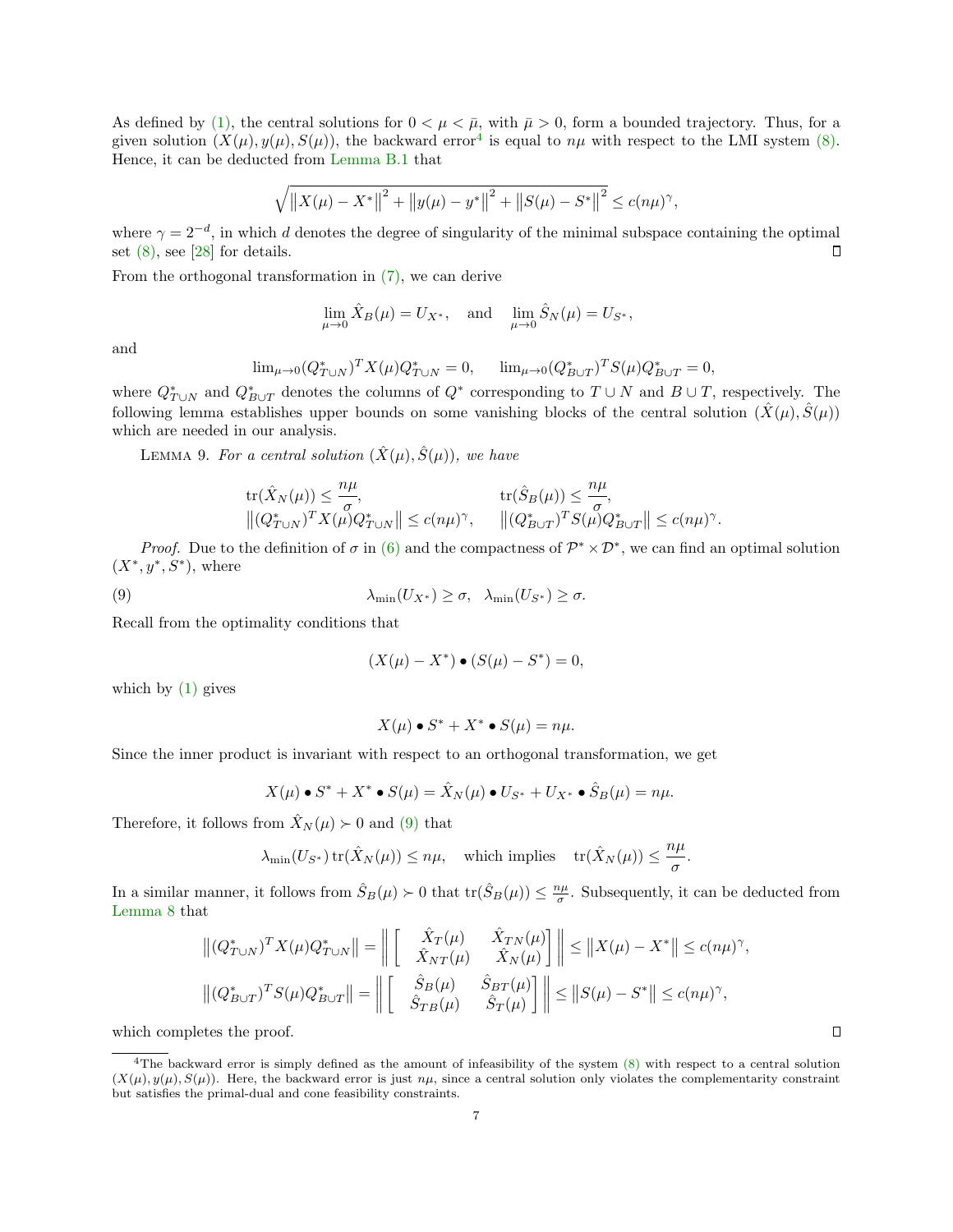Note that the eigenvalues end eigenvectors of a central solution vary continuously as  $\mu \to 0$ . In other words, compared to its counterpart in LO, the optimal partition of  $\mathbb{R}^n$  to the three subspaces  $\mathcal{B}, \mathcal{N}$ , and  $\mathcal{T}$  cannot be identified exactly from a central solution sufficiently close to the optimal set. Nevertheless, it can be observed from [Lemma 5](#page-4-3) that for any primal optimal solution, the  $|N|+|T|$  smallest eigenvalues will be zero, and for any dual optimal solution, the  $|B| + |T|$  smallest eigenvalues will be zero. In fact, associated with a central solution  $(X(\mu), y(\mu), S(\mu))$  there exist three disjoint index sets defined as:

- A set of indices corresponding to the eigenvectors with  $\lambda_i(X(\mu))$  converging to a positive value and  $\lambda_i(S(\mu))$  converging to 0;
- A set of indices corresponding to the eigenvectors with  $\lambda_i(S(\mu))$  converging to a positive value and  $\lambda_i(X(\mu))$  converging to 0;
- A set of indices corresponding to the eigenvectors with both  $\lambda_i(X(\mu))$  and  $\lambda_i(S(\mu))$  converging to 0.

,

As  $\mu \to 0$ , and the subspaces  $\mathcal{B}, \mathcal{N}$ , and  $\mathcal{T}$  converge, the above index sets become identical to  $B, N$ , and  $T$ , respectively. [Theorem 10](#page-7-0) and [Theorem 11](#page-8-1) characterize these index sets and specify the conditions for the identification of  $B$ ,  $N$ , and  $T$ .

THEOREM 10. For a central solution  $(X(\mu), y(\mu), S(\mu))$  with  $\mu > 0$ , it holds that 1. For every  $i \in B$  we have

<span id="page-7-3"></span><span id="page-7-0"></span>(10) 
$$
\lambda_i(S(\mu)) \leq \frac{n\mu}{\sigma}, \quad \lambda_i(X(\mu)) \geq \frac{\sigma}{n}
$$

2. For every  $i \in N$  we have

(11) 
$$
\lambda_i(S(\mu)) \geq \frac{\sigma}{n}, \quad \lambda_i(X(\mu)) \leq \frac{n\mu}{\sigma},
$$

3. For every  $i \in T$  we have

(12) 
$$
\frac{\mu}{c\sqrt{n}(n\mu)^{\gamma}} \leq \lambda_i(X(\mu)), \lambda_i(S(\mu)) \leq c\sqrt{n}(n\mu)^{\gamma}.
$$

*Proof.* Note that  $\hat{S}_B(\mu) = (Q_B^*)^T S(\mu) Q_B^*$  and  $\hat{X}_N(\mu) = (Q_N^*)^T X(\mu) Q_N^*$  as defined in [\(7\).](#page-5-5) Then, it follows from [Lemma 1](#page-3-2) that

<span id="page-7-5"></span><span id="page-7-4"></span><span id="page-7-1"></span>
$$
\lambda_{[n-|B|+1]}(S(\mu)) + \ldots + \lambda_{[n]}(S(\mu)) \le \text{tr}(\hat{S}_B(\mu)) \le \frac{n\mu}{\sigma},
$$
  

$$
\lambda_{[n-|N|+1]}(X(\mu)) + \ldots + \lambda_{[n]}(X(\mu)) \le \text{tr}(\hat{X}_N(\mu)) \le \frac{n\mu}{\sigma}.
$$

Therefore, noting that  $\lambda_i(X(\mu))$ ,  $\lambda_i(S(\mu)) > 0$ , we get

(13) 
$$
\lambda_{[n-i+1]}(S(\mu)) \leq \frac{n\mu}{\sigma}, \quad i = 1, \dots, |B|,
$$

$$
\lambda_{[n-i+1]}(X(\mu)) \leq \frac{n\mu}{\sigma}, \quad i = 1, \dots, |N|.
$$

Further, taking the perturbed complementarity condition  $\lambda_i(X(\mu))\lambda_i(S(\mu)) = \mu$  into consideration, we can derive

(14)  
\n
$$
\lambda_{[i]}(X(\mu)) \geq \frac{\sigma}{n}, \quad i = 1, \dots, |B|,
$$
\n
$$
\lambda_{[i]}(S(\mu)) \geq \frac{\sigma}{n}, \quad i = 1, \dots, |N|.
$$

It follows from the second part of [Lemma 9,](#page-6-2) and from the fact that for any X we have  $\text{tr}(X) \leq \sqrt{n} ||X||$ , that

<span id="page-7-2"></span>
$$
\frac{1}{\sqrt{n}} \left( \lambda_{[n-|N|-|T|+1]}(X(\mu)) + \ldots + \lambda_{[n]}(X(\mu)) \right) \leq \left\| (Q_{T\cup N}^*)^T X(\mu) Q_{T\cup N}^* \right\| \leq c(n\mu)^{\gamma},
$$
  

$$
\frac{1}{\sqrt{n}} \left( \lambda_{[n-|B|-|T|+1]}(S(\mu)) + \ldots + \lambda_{[n]}(S(\mu)) \right) \leq \left\| (Q_{B\cup T}^*)^T S(\mu) Q_{B\cup T}^* \right\| \leq c(n\mu)^{\gamma},
$$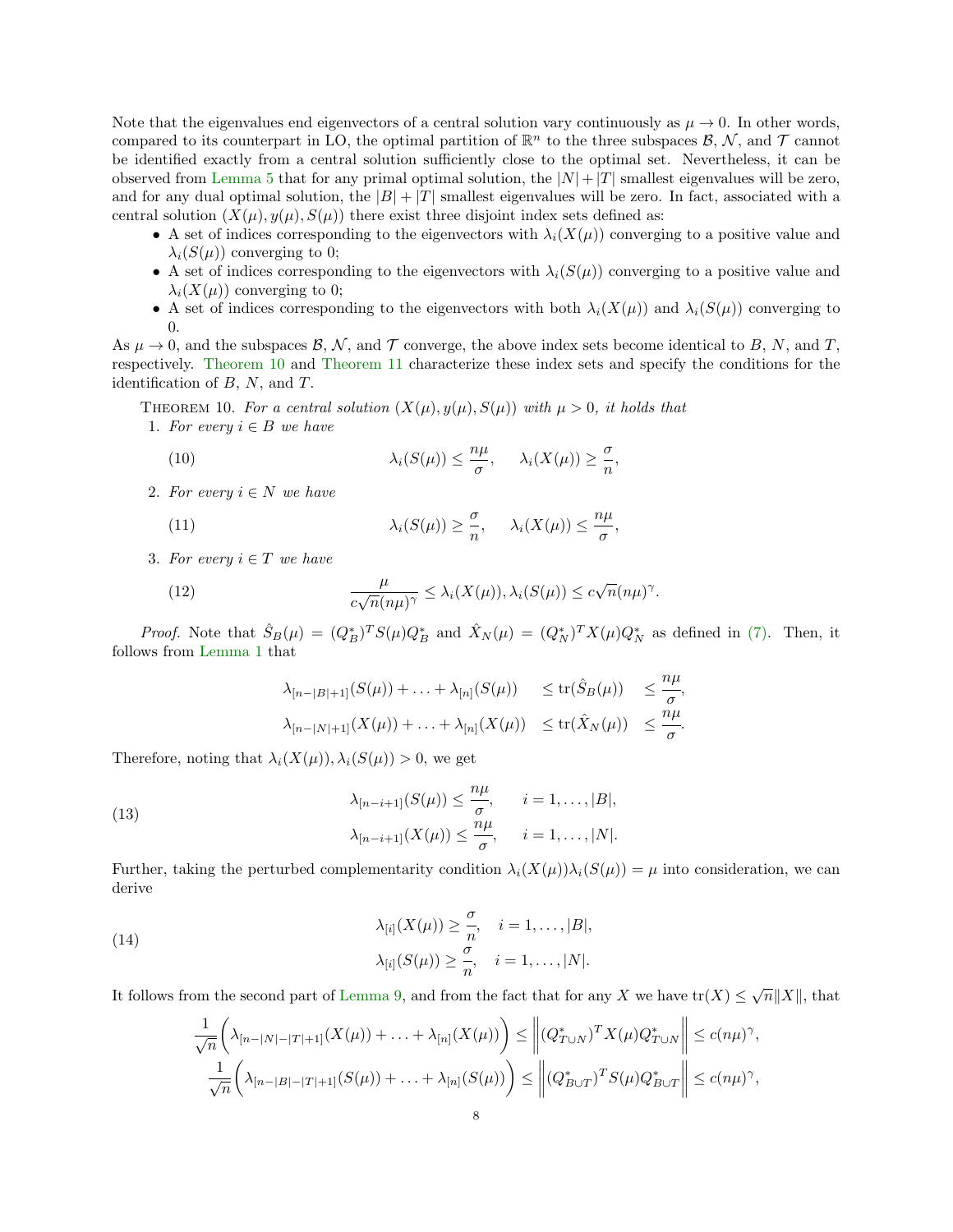which, together with the perturbed complementarity condition  $\lambda_i(X(\mu))\lambda_i(S(\mu)) = \mu$ , implies

<span id="page-8-2"></span>(15) 
$$
\lambda_{[n-i+1]}(X(\mu)) \le c\sqrt{n}(n\mu)^{\gamma}, \ \lambda_{[i]}(S(\mu)) \ge \frac{\mu}{c\sqrt{n}(n\mu)^{\gamma}}, \ \ i = 1, \dots, |N| + |T|,
$$

$$
\lambda_{[n-i+1]}(S(\mu)) \le c\sqrt{n}(n\mu)^{\gamma}, \ \lambda_{[i]}(X(\mu)) \ge \frac{\mu}{c\sqrt{n}(n\mu)^{\gamma}}, \ i = 1, \dots, |B| + |T|.
$$

From the inequalities [\(13\)](#page-7-1) and [\(14\),](#page-7-2) we can deduct that the |B| largest eigenvalues of  $X(\mu)$  stay positive while the smallest |B| eigenvalues of  $S(\mu)$  will converge to 0. Similarly, the largest |N| eigenvalues of  $S(\mu)$ will remain positive while the last |N| eigenvalues of  $X(\mu)$  converge to 0 as  $\mu \to 0$ . The inequalities [\(15\)](#page-8-2) also hint that there should exist a set of |T| eigenvalues of  $X(\mu)$  and  $S(\mu)$  which stay within the interval  $\lceil \quad \mu$  $\frac{\mu}{c\sqrt{n}(n\mu)^{\gamma}}$ ,  $c\sqrt{n}(n\mu)^{\gamma}$ , and thus both converge to 0 as  $\mu \to 0$ . This completes the proof. О

The following theorem states that if  $\mu$  is sufficiently small, then the optimal partition can be identified.

THEOREM 11. If  $\mu$  satisfies

(16) 
$$
\mu < \min \left\{ \frac{1}{n} \left( \frac{\sigma}{cn^{\frac{3}{2}}} \right)^{\frac{1}{\gamma}}, \ (c^2 n^{2\gamma+1})^{\frac{1}{1-2\gamma}} \right\},
$$

then we can identify the partition  $B$ ,  $N$ , and  $T$ .

*Proof.* Using the bounds in [\(10\),](#page-7-3) [\(11\)](#page-7-4) and [\(12\),](#page-7-5) we can identify B, N, and T if

<span id="page-8-3"></span>
$$
\frac{n\mu}{\sigma} < \frac{\mu}{c\sqrt{n}(n\mu)^{\gamma}} < c\sqrt{n}(n\mu)^{\gamma} < \frac{\sigma}{n},
$$

which is equivalent to

$$
\mu < \min \left\{ \frac{1}{n} \left( \frac{\sigma}{cn^{\frac{3}{2}}} \right)^{\frac{1}{\gamma}}, \left( c^2 n^{2\gamma + 1} \right)^{\frac{1}{1 - 2\gamma}} \right\}.
$$

The result follows by noting that  $q_i(\mu) \to q_i^*$  for each *i*.

*Remark* 12. In the case when the degree of singularity is 1, then we have  $\gamma = \frac{1}{2}$ , and therefore we can simplify [\(16\)](#page-8-3) to

$$
\mu < \frac{\sigma^2}{c^2n^4}.
$$

In case of LO, the T part does not exist, and thus the bound [\(16\)](#page-8-3) reduces to  $\mu < \frac{\sigma^2}{n^2}$ .

<span id="page-8-0"></span>4. An approximate maximally complementary solution. Even though an SDO problem is polynomially solvable using a primal-dual path-following IPM, an exact solution of an SDO cannot be obtained even with rational data, since the eigenvectors corresponding to  $B$ ,  $N$  and  $T$  vary continuously. Nevertheless, from the current central solution  $(X(\mu), y(\mu), S(\mu))$  for a sufficiently small  $\mu$ , we can make a projection onto the boundary of the positive semidefinite cone to generate a solution with zero complementary gap but with  $\epsilon$  primal-dual feasibility, which is a so called approximate maximally complementary solution in this paper.

Suppose that a central solution  $(X(\mu), y(\mu), S(\mu))$  is given, where  $\mu$  satisfies [\(16\),](#page-8-3) i.e.,  $\mu$  is sufficiently small to identify the partition B, N, and T. The eigenvectors of  $X(\mu)$  and  $S(\mu)$  can be rearranged so that  $Q(\mu) := [Q_B(\mu), Q_T(\mu), Q_N(\mu)].$  Let  $\hat{X}^* := Q(\mu)^T X^* Q(\mu)$ , and  $\hat{S}^* := Q(\mu)^T S^* Q(\mu)$ , where

$$
\hat{X}^* := \left[\begin{array}{ccc} \hat{X}_B^* & \hat{X}_{BT}^* & \hat{X}_{BN}^* \\ \hat{X}_{TB}^* & \hat{X}_{T}^* & \hat{X}_{TN}^* \\ \hat{X}_{NB}^* & \hat{X}_{NT}^* & \hat{X}_{N}^* \end{array}\right], \quad \hat{S}^* := \begin{bmatrix} \hat{S}_B^* & \hat{S}_{BT}^* & \hat{S}_{BN}^* \\ \hat{S}_{TB}^* & \hat{S}_{T}^* & \hat{S}_{TN}^* \\ \hat{S}_{NB}^* & \hat{S}_{NT}^* & \hat{S}_{N}^* \end{bmatrix}.
$$

<span id="page-8-1"></span>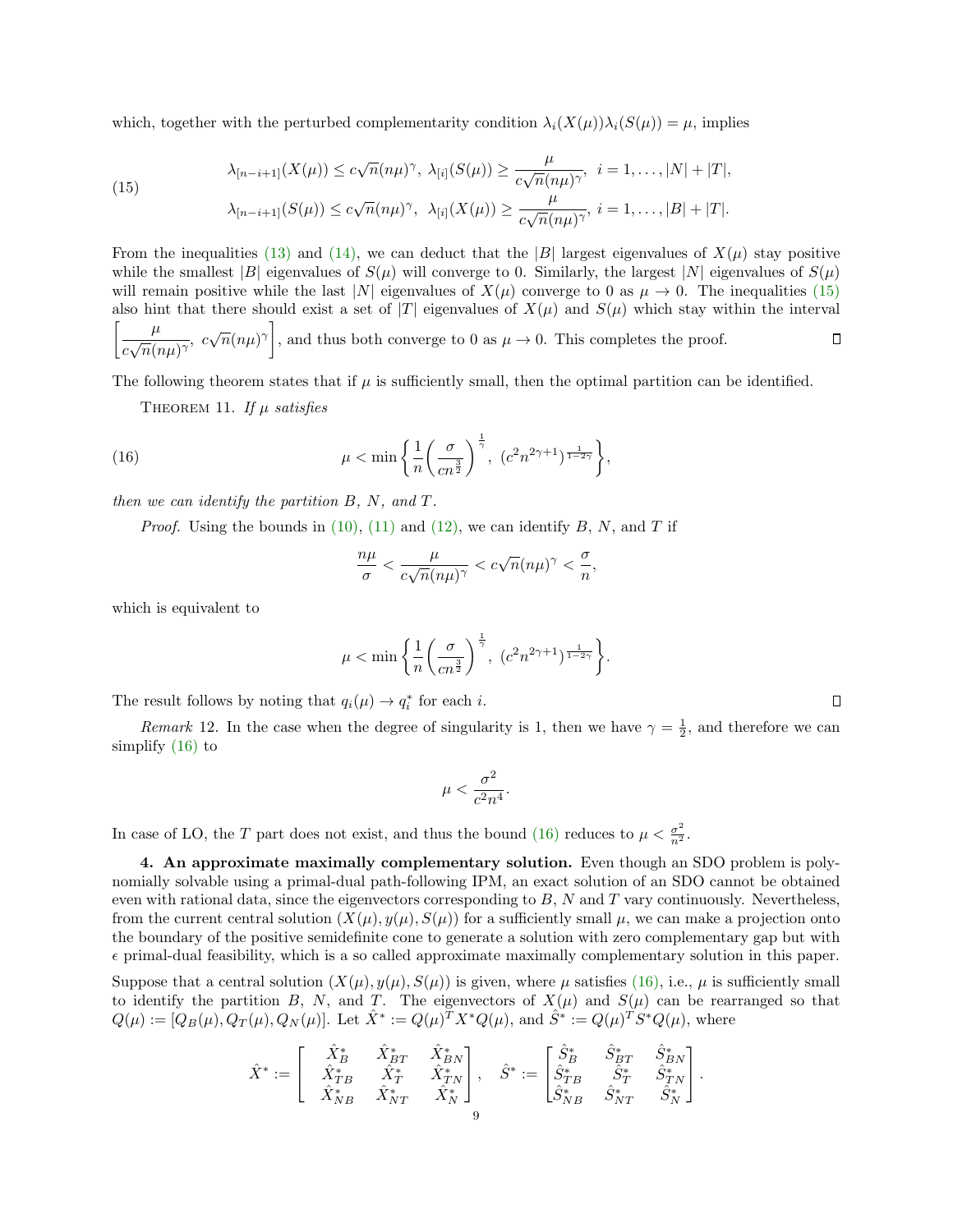From the primal feasibility constraints and the above orthogonal transformation, we have

$$
\bar{A}^i \bullet \hat{X}^* = b_i, \quad \bar{A}^i \bullet \Lambda(X(\mu)) = b_i, \quad i = 1, \dots, m,
$$

in which  $\bar{A}^i := Q(\mu)^T A^i Q(\mu)$  and  $\Lambda(X(\mu)) := Q(\mu)^T X(\mu) Q(\mu)$ , where

$$
\bar{A}^i:=\left[\begin{array}{ccc} \bar{A}^i_B & \bar{A}^i_{BT} & \bar{A}^i_{BN} \\ \bar{A}^i_{TB} & \bar{A}^i_T & \bar{A}^i_{TN} \\ \bar{A}^i_{NB} & \bar{A}^i_{NT} & \bar{A}^i_N \end{array}\right],\;\; \Lambda(X(\mu)):=\left[\begin{array}{ccc} \Lambda_B(X(\mu)) & 0 & 0 \\ 0 & \Lambda_T(X(\mu)) & 0 \\ 0 & 0 & \Lambda_N(X(\mu)) \end{array}\right].
$$

Subtracting the second equation from the first one, for  $i = 1, \ldots, m$ , we get

(17) 
$$
\bar{A}_B^i \bullet \Delta X_B(\mu) = \bar{A}_T^i \bullet \Lambda_T(X(\mu)) + \bar{A}_N^i \bullet \Lambda_N(X(\mu)) + \xi_i,
$$

where the residual term  $\xi_i$  is defined as

<span id="page-9-1"></span>
$$
\xi_i = -\overline{A}_{N}^i \bullet \hat{X}_{N}^* - \overline{A}_{T}^i \bullet \hat{X}_{T}^* - 2(\overline{A}_{BT}^i \bullet \hat{X}_{BT}^* + \overline{A}_{BN}^i \bullet \hat{X}_{BN}^* + \overline{A}_{TN}^i \bullet \hat{X}_{TN}^*),
$$
  

$$
\Delta X_B(\mu) = \hat{X}_{B}^* - \Lambda_B(X(\mu)).
$$

Analogously for the dual constraints, we get

$$
\sum_{i=1}^{m} y_i^* \bar{A}^i + \hat{S}^* = \bar{C}, \quad \sum_{i=1}^{m} y_i(\mu) \bar{A}^i + \Lambda(S(\mu)) = \bar{C},
$$

where  $\overline{C} = Q(\mu)^T C Q(\mu)$ , and

$$
\Lambda(S(\mu)) = \begin{bmatrix} \Lambda_B(S(\mu)) & 0 & 0 \\ 0 & \Lambda_T(S(\mu)) & 0 \\ 0 & 0 & \Lambda_N(S(\mu)) \end{bmatrix}.
$$

Subtracting the second equation from the first one, we get

<span id="page-9-0"></span>(18) 
$$
\sum_{i=1}^{m} \Delta y_i(\mu) \bar{A}^i + \begin{bmatrix} 0 & 0 & 0 \\ 0 & 0 & 0 \\ 0 & 0 & \Delta S_N(\mu) \end{bmatrix} = \begin{bmatrix} \Lambda_B(S(\mu)) & 0 & 0 \\ 0 & \Lambda_T(S(\mu)) & 0 \\ 0 & 0 & 0 \end{bmatrix} - \begin{bmatrix} \hat{S}_B^* & \hat{S}_B^* & \hat{S}_{BN}^* \\ \hat{S}_{TB}^* & \hat{S}_T^* & \hat{S}_{TN}^* \\ \hat{S}_{NB}^* & \hat{S}_{NT}^* & 0 \end{bmatrix},
$$

where  $\Delta y_i(\mu) = y_i^* - y_i(\mu)$ ,  $\Delta S_N(\mu) = \hat{S}_N^* - \Lambda_N(S(\mu))$ , and the rightest matrix in [\(18\)](#page-9-0) is referred to as the residual matrix.

Now, we aim to find a solution  $(\tilde{X}, \tilde{y}, \tilde{S})$  closest to a central solution, which has zero complementarity gap and  $\epsilon$ -feasibility. In contrast to the LO case, the system of equations in [\(17\)](#page-9-1) and [\(18\)](#page-9-0) may not be solvable if we drop the residual terms. Instead, we solve two least squares problems to obtain search directions for the primal-dual solutions. In [Subsection 4.3,](#page-13-0) we show that for sufficiently small  $\mu$ , a full step along the search directions results in  $\tilde{X}, \tilde{S} \succeq 0$ .

<span id="page-9-2"></span>4.1. Primal least squres problem. For the primal problem we solve

A¯i

(19) 
$$
\min \quad ||e||^2 + ||\Delta X||^2
$$
  
s.t. 
$$
\bar{A}_B^i \bullet \Delta X - e_i = \bar{A}_T^i \bullet \Lambda_T(X(\mu)) + \bar{A}_N^i \bullet \Lambda_N(X(\mu)), \quad i = 1, ..., m,
$$

where  $\|.\|$  denotes the Frobenius norm. We may assume that  $\bar{A}_{B}^{i} \neq 0$  for  $i = 1, ..., m$ . Otherwise, the optimal solution to the auxiliary problem is  $\Delta x^* = 0$ , and thus the effect of the vanishing terms is absorbed in the error of primal infeasibility.

The optimal solution  $(e^*, \Delta X^*)$  to this auxiliary problem yields  $\tilde{X}_B = \Lambda_B(X(\mu)) + \Delta X^*$  so that

$$
\tilde{A}_B^i \bullet \tilde{X}_B = b_i + e_i^*, \quad i = 1, \dots, m.
$$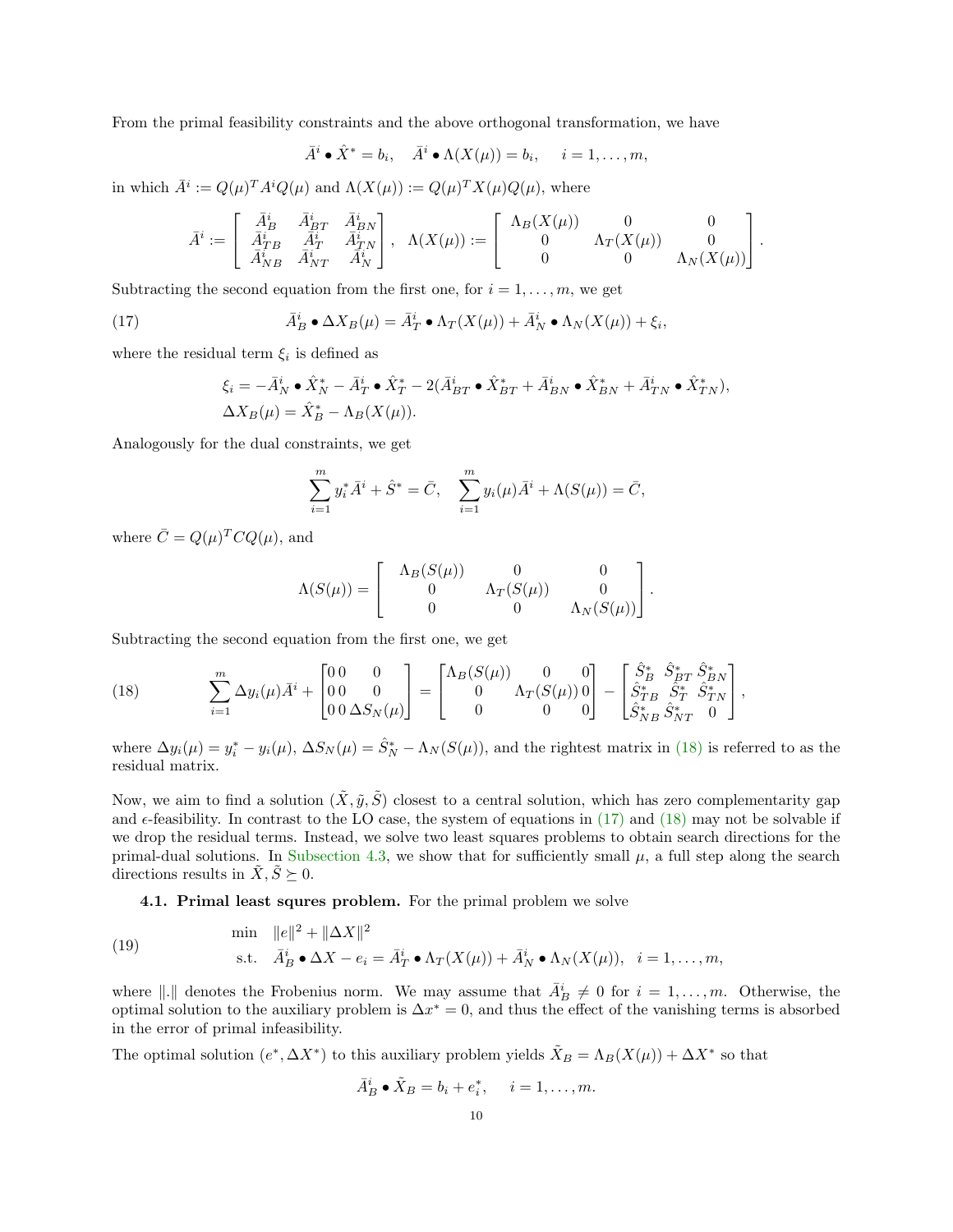Thus,  $\tilde{X}_B$  has  $\epsilon_p$  infeasibility for the primal constraints, where

$$
\epsilon_p := \|e^*\|.
$$

Let

<span id="page-10-1"></span>
$$
\mathcal{A}^v:=\begin{bmatrix} \text{vec}(A^1)^T\\ \text{vec}(A^2)^T\\ \vdots\\ \text{vec}(A^m)^T \end{bmatrix}, \quad \mathcal{A}_B^s:=\begin{bmatrix} \text{succ}(\bar{A}_B^1)^T\\ \text{succ}(\bar{A}_B^2)^T\\ \vdots\\ \text{succ}(\bar{A}_B^m)^T \end{bmatrix}, \quad r(n):=\frac{n(n+1)}{2},
$$

in which the operator vec :  $\mathbb{R}^{n \times n} \to \mathbb{R}^{n^2}$  is the concatenation of the columns of a matrix, and svec :  $\mathbb{S}^n \to \mathbb{R}^{r(n)}$  is the concatenation of the upper triangular part of a matrix, where the off-diagonal entries are  $S^{\alpha} \to \mathbb{R}^{N \setminus N}$  is the concatenation of the upper triangular part of a matrix, where the off-diagonal entries are multiplied by  $\sqrt{2}$ . By the assumption,  $\mathcal{A}^{v}$  is a full row rank matrix, but  $\mathcal{A}_{B}^{s}$  m the auxiliary problem [\(19\)](#page-9-2) reduces to

$$
\min \quad \|\mathcal{A}_B^s \Delta x - \eta\|^2 + \|\Delta x\|^2,
$$

where  $\Delta x = \text{spec}(\Delta X)$ , and  $\eta_i = \bar{A}_T^i \cdot \Lambda_T(X(\mu)) + \bar{A}_N^i \cdot \Lambda_N(X(\mu))$  denotes the vanishing term for  $i = 1, \ldots, m$ , which should be zero for all optimal solutions. [Lemma 13](#page-10-0) establishes upper bounds on  $||e^*||$  and  $||\Delta X^*||$ . The bounds are functions of the parameter  $\pi_p$  defined as

<span id="page-10-2"></span><span id="page-10-0"></span>
$$
\pi_p := \prod_{k=1}^{r(|B|)} \left\| ((\mathcal{A}_B^s)^T \mathcal{A}_B^s + I)_{\cdot,k} \right\|,
$$

where  $((A_B^s)^T A_B^s + I)_k$  denotes the  $k^{\text{th}}$  column of  $(A_B^s)^T A_B^s + I$ . Using the upper bounds in [Lemma 13](#page-10-0), we show in [Theorem 15](#page-13-1) that  $\tilde{X}_B \succ 0$  for sufficiently small  $\mu$ .

LEMMA 13. Let  $(e^*, \Delta X^*)$  be the unique optimal solution to [\(19\)](#page-9-2). Then we have

$$
\|\Delta X^*\| \leq 2\pi_p \sqrt{r(|B|)} \|\mathcal{A}^v\|^2 \max\left\{\frac{n\sqrt{|N|}\mu}{\sigma}, c\sqrt{n|T|}(n\mu)^{\gamma}\right\},\
$$

$$
\epsilon_p \leq 2\|\mathcal{A}^v\|\left(\pi_p \sqrt{r(|B|)} \|\mathcal{A}^v\|^2 + 1\right) \max\left\{\frac{n\sqrt{|N|}\mu}{\sigma}, c\sqrt{n|T|}(n\mu)^{\gamma}\right\}.
$$

where  $\epsilon_p$  refers to primal infeasibility [\(20\)](#page-10-1).

Proof. The optimality conditions for  $(21)$  are given by

(22) 
$$
((\mathcal{A}_B^s)^T \mathcal{A}_B^s + I)\Delta x = (\mathcal{A}_B^s)^T \eta,
$$

where  $(A_B^s)^T A_B^s + I \succ 0$ , and I is the identity matrix of size  $r(|B|)$ . All this means that the system of equations  $(22)$  has a unique solution. The solution to  $(22)$  can be computed using Cramer's rule [\[10\]](#page-21-11):

<span id="page-10-3"></span>
$$
\Delta x_j^* = \frac{\det\left(\left((\mathcal{A}_B^s)^T \mathcal{A}_B^s + I\right)^{(j)}\right)}{\det\left((\mathcal{A}_B^s)^T \mathcal{A}_B^s + I\right)}, \quad j = 1, \dots, r(|B|),
$$

in which the nominator arises from substituting the j<sup>th</sup> column in  $(\mathcal{A}_{B}^{s})^{T} \mathcal{A}_{B}^{s} + I$  by  $(\mathcal{A}_{B}^{s})^{T} \eta$ . Noting that<sup>[5](#page-10-4)</sup>  $\det((\mathcal{A}_{B}^{s})^{T}\mathcal{A}_{B}^{s}+I)\geq 1$ , we can deduce from Hadamard's inequality [\[10\]](#page-21-11) that

$$
|\Delta x_j^*| \leq \left| \det \left( \left( (\mathcal{A}_B^s)^T \mathcal{A}_B^s + I \right)^{(j)} \right) \right| \leq ||(\mathcal{A}_B^s)^T \eta|| \prod_{k=1, \, k \neq j}^{r(|B|)} ||((\mathcal{A}_B^s)^T \mathcal{A}_B^s + I)_{\cdot k} ||,
$$

<span id="page-10-4"></span><sup>&</sup>lt;sup>5</sup>This is true regardless of data type, since the eigenvalues of  $(A_B^s)^T A_B^s + I$  are at least 1. However, we depend on the integrality of data to derive a lower bound for the condition number  $\sigma$ , as clarified in Appendi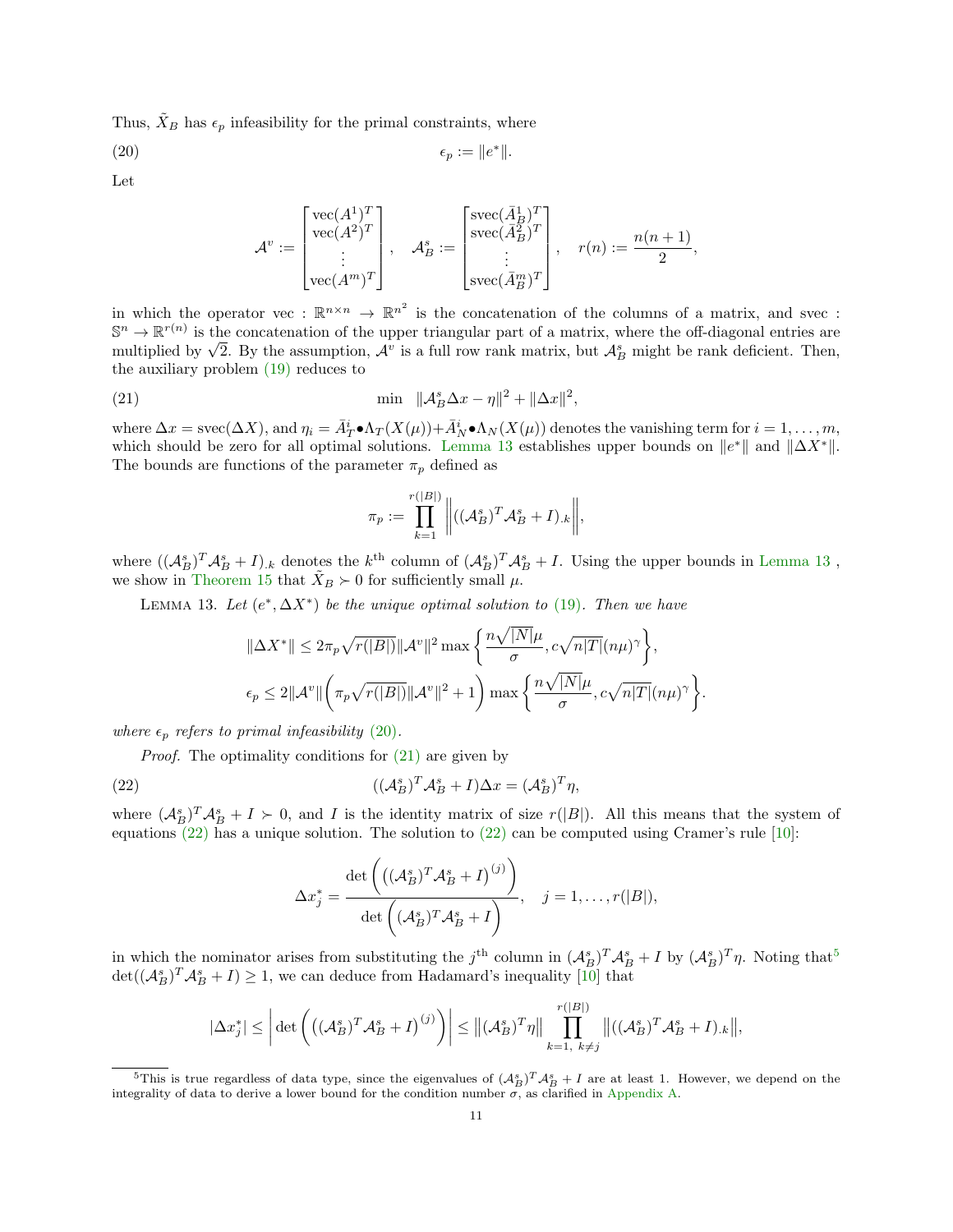for  $j = 1, \ldots, r(|B|)$ . Since the diagonal entries of  $(A_B^s)^T A_B^s + I$  are greater than or equal to 1, the norm of each column is at least 1, and thus the bound for all  $j = 1, \ldots, r(|B|)$  can be generalized to

(23) 
$$
|\Delta x_j^*| \le ||(\mathcal{A}_B^s)^T \eta|| \prod_{k=1, k \ne j}^{r(|B|)} ||((\mathcal{A}_B^s)^T \mathcal{A}_B^s + I)_k|| \le \pi_p ||(\mathcal{A}_B^s)^T \eta||.
$$

Noting that  $\|\bar{A}_{N}^{i}\| \leq \|\bar{A}^{i}\| = \|A^{i}\|$  and  $\|\bar{A}_{T}^{i}\| \leq \|\bar{A}^{i}\| = \|A^{i}\|$ , we can observe from [\(11\)](#page-7-4) and [\(12\)](#page-7-5) that

<span id="page-11-1"></span><span id="page-11-0"></span>
$$
|\bar{A}_N^i \bullet \Lambda_N(X(\mu))| \leq \frac{n\sqrt{|N|}\mu}{\sigma} ||A^i||, \qquad i = 1, \dots, m,
$$
  

$$
|\bar{A}_T^i \bullet \Lambda_T(X(\mu))| \leq c\sqrt{n|T|}(n\mu)^{\gamma} ||A^i||, \qquad i = 1, \dots, m,
$$

which yields the upper bound

(24) 
$$
|\eta_i| \leq 2||A^i|| \max\left\{\frac{n\sqrt{|N|}\mu}{\sigma}, c\sqrt{n|T|}(n\mu)^{\gamma}\right\}, \quad i = 1, \dots, m.
$$

Consequently, from the bounds in [\(23\)](#page-11-0) and [\(24\)](#page-11-1) we can conclude that

$$
|\Delta x_j^*| \le \pi_p ||(\mathcal{A}_B^s)^T \eta|| \le 2\pi_p ||\mathcal{A}^v||^2 \max \left\{ \frac{n\sqrt{|N|}\mu}{\sigma}, c\sqrt{n|T|}(n\mu)^\gamma \right\}, \quad j=1,\ldots,r(|B|),
$$

where we have used the inequality  $||\mathcal{A}_{B}^{s}|| \leq ||\mathcal{A}^{v}||$ . As a result, we get

$$
||e^*|| = ||A_B^s \Delta x^* - \eta|| \le ||A_B^s|| ||\Delta x^*|| + ||\eta||
$$
  
\n
$$
\le 2||A^v|| \left( \pi_p \sqrt{r(|B|)} ||A^v||^2 + 1 \right) \max \left\{ \frac{n\sqrt{|N|} \mu}{\sigma}, c\sqrt{n|T|} (n\mu)^{\gamma} \right\}.
$$

This completes the second part of the proof.

#### **4.2. Dual least squares problem.** Let  $E$  denote the residual matrix as

$$
E:=\begin{bmatrix} E_B & E_{BT} & E_{BN} \\ E_{TB} & E_T & E_{TN} \\ E_{NB} & E_{NT} & 0 \end{bmatrix},
$$

which is defined in accordance with the residual matrix in  $(18)$ . Then, the auxiliary problem for an approximate dual solution is formulated as

<span id="page-11-2"></span>(25) 
$$
\begin{aligned}\n\min \quad & \|E\|^2 + \|\Delta S\|^2 + \|\Delta y\|^2 \\
\text{s.t.} \quad & \sum_{i=1}^m \Delta y_i \bar{A}^i + \begin{bmatrix} 0 & 0 & 0 \\ 0 & 0 & 0 \\ 0 & 0 & \Delta S \end{bmatrix} - E = \begin{bmatrix} \Lambda_B(S(\mu)) & 0 & 0 \\ 0 & \Lambda_T(S(\mu)) & 0 \\ 0 & 0 & 0 \end{bmatrix}.\n\end{aligned}
$$

The optimal solution  $(E^*, \Delta y^*, \Delta S^*)$  gives  $\tilde{y}_i = y_i(\mu) + \Delta y_i^*$  for  $i = 1, ..., m$  and  $\tilde{S}_N = \Lambda_N(S(\mu)) + \Delta S^*$ with  $\epsilon_d$  infeasibility for the dual constraints, where

(26) 
$$
\epsilon_d := \|E_B^*\| + \|E_T^*\| + \|E_{BT}^*\| + \|E_{BN}^*\| + \|E_{TN}^*\|.
$$

For the sake of clarity in what follows, the auxiliary problem [\(25\)](#page-11-2) is represented in vector form. To do so, we consider the vec(.) operator for each block of  $\overline{A}_i$ , i.e.,  $\mathcal{A}_{B}^v$ ,  $\mathcal{A}_{N}^v$ ,  $\mathcal{A}_{T}^v$ ,  $\mathcal{A}_{BT}^v$ ,  $\mathcal{A}_{BN}^v$ , and  $\mathcal{A}_{TN}^v$ . Therefore, the auxiliary problem [\(25\)](#page-11-2) can be simplified to the following least squares problem

<span id="page-11-3"></span>(27) 
$$
\min \|(\mathcal{A}_{B}^{v})^{T} \Delta y - \zeta_{B} \|^{2} + \|(\mathcal{A}_{T}^{v})^{T} \Delta y - \zeta_{T} \|^{2} + \|(\mathcal{A}_{N}^{v})^{T} \Delta y \|^{2} + \| \Delta y \|^{2} + \|(\mathcal{A}_{BT}^{v})^{T} \Delta y \|^{2} + \|(\mathcal{A}_{BN}^{v})^{T} \Delta y \|^{2} + \|(\mathcal{A}_{TN}^{v})^{T} \Delta y \|^{2},
$$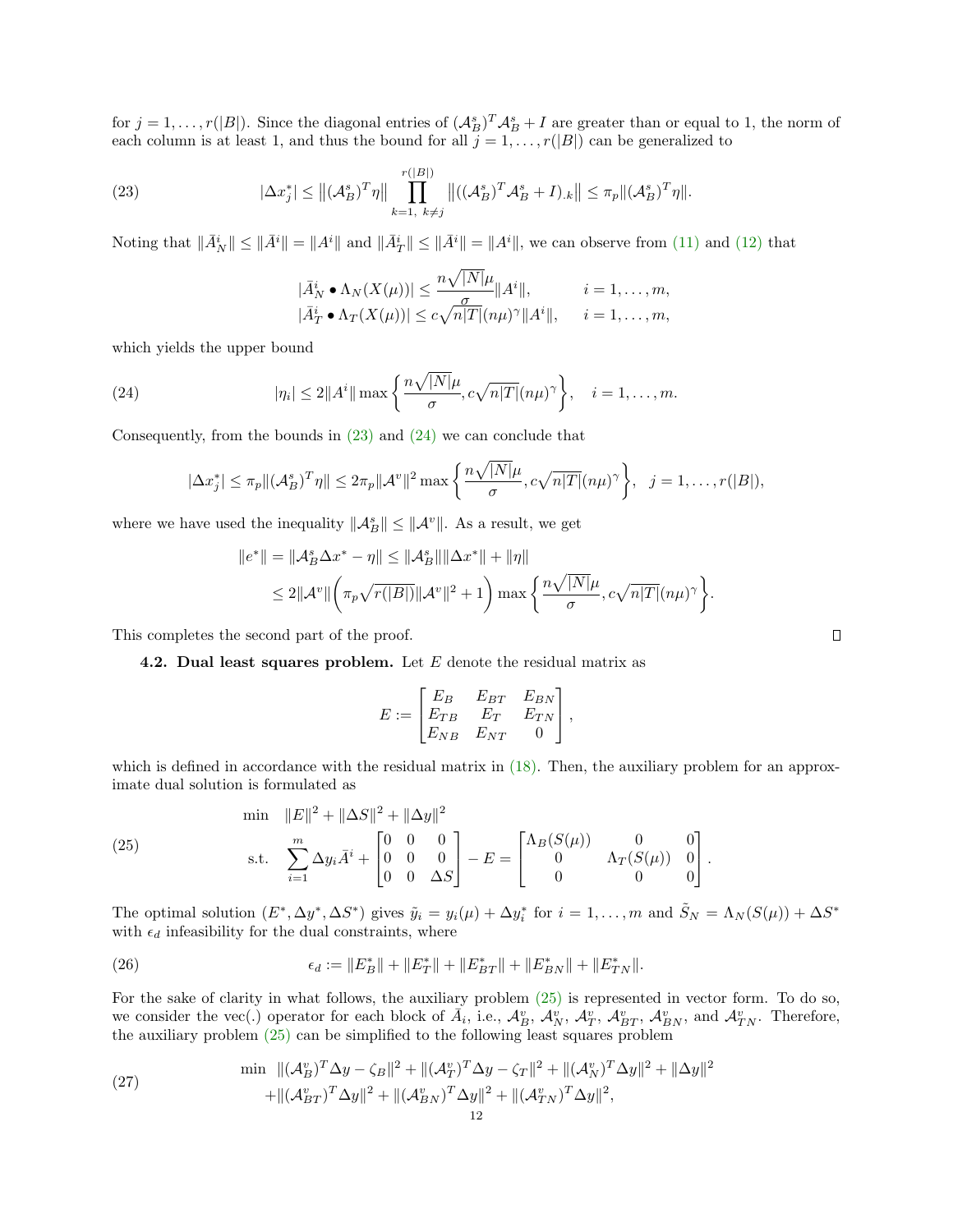where  $\zeta_B = \text{vec}(\Lambda_B(S(\mu)))$  and  $\zeta_T = \text{vec}(\Lambda_T(S(\mu)))$ . [Lemma 14](#page-12-0) establishes upper bounds for  $\epsilon_d$  and  $\|\Delta S^*\|$ . These bounds are functions of the parameter  $\pi_d$  defined as

$$
\pi_d:=\prod_{k=1}^m\|\mathcal{H}_{.k}\|,
$$

where

$$
\mathcal{H} := \mathcal{A}_{B}^{v}(\mathcal{A}_{B}^{v})^{T} + \mathcal{A}_{T}^{v}(\mathcal{A}_{T}^{v})^{T} + \mathcal{A}_{N}^{v}(\mathcal{A}_{N}^{v})^{T} + \mathcal{A}_{BT}^{v}(\mathcal{A}_{BT}^{v})^{T} + \mathcal{A}_{BN}^{v}(\mathcal{A}_{BN}^{v})^{T} + \mathcal{A}_{TN}^{v}(\mathcal{A}_{TN}^{v})^{T} + I,
$$

and  $\mathcal{H}_k$  denotes the  $k^{\text{th}}$  column of  $\mathcal{H}$ . Observe that  $\mathcal{H}$  is positive definite. [Theorem 15](#page-13-1) proves that  $\tilde{S}_N \succ 0$ for sufficiently small  $\mu$ .

LEMMA 14. Problem [\(25\)](#page-11-2) has a unique optimal solution  $(E^*, \Delta y^*, \Delta S^*)$ , which satisfies

<span id="page-12-0"></span>
$$
\|\Delta S^*\| \le 2\pi_d \sqrt{m} \|\mathcal{A}^v\|^2 \max\left\{\frac{n\sqrt{|B|}\mu}{\sigma}, c\sqrt{n|T|}(n\mu)^{\gamma}\right\},\
$$

$$
\epsilon_d \le (10\pi_d \sqrt{m} \|\mathcal{A}^v\|^2 + 2) \max\left\{\frac{n\sqrt{|B|}\mu}{\sigma}, c\sqrt{n|T|}(n\mu)^{\gamma}\right\}.
$$

Proof. For the sake of brevity, we define

$$
\varphi:=\mathcal{A}_{B}^{v}\zeta_{B}+\mathcal{A}_{T}^{v}\zeta_{T}.
$$

The optimality conditions for [\(27\)](#page-11-3) can be written as

$$
\mathcal{H}\Delta y=\varphi,
$$

where  $\mathcal{H} \succ 0$ , and thus [\(27\)](#page-11-3) has a unique solution. This solution can be computed by using Cramer's rule as follows

$$
\Delta y_i^* = \frac{\det(\mathcal{H}^{(i)})}{\det(\mathcal{H})}, \quad i = 1, \dots, m,
$$

where the nominator arises from substituting the i<sup>th</sup> column in H by  $\varphi$ . Note that  $\lambda_{\min}(\mathcal{H}) \geq 1$ , which implies  $det(\mathcal{H}) \geq 1$ . Therefore, we get

$$
|\Delta y_i^*| \leq |\det(\mathcal{H}^{(i)})| \leq ||\varphi|| \prod_{k=1, k\neq i}^m ||\mathcal{H}_{.k}|| \leq \pi_d ||\varphi||, \quad i=1,\ldots,m,
$$

where the latter follows from Hadamard's inequality. Note that  $\prod_{k=1,k\neq i}^{m} ||\mathcal{H}_{.k}|| \leq \pi_d$ , since the diagonal entries of  $H$  are at least 1. Furthermore, we have from  $(10)$  and  $(12)$  that

$$
\|\varphi\| \le \|\mathcal{A}_{B}^{v}\zeta_{B}\| + \|\mathcal{A}_{T}^{v}\zeta_{T}\| \le 2\|\mathcal{A}^{v}\| \max\left\{\frac{n\sqrt{|B|}\mu}{\sigma}, c\sqrt{n|T|}(n\mu)^{\gamma}\right\},\
$$

which leads to

(28) 
$$
|\Delta y_i^*| \leq 2\pi_d ||\mathcal{A}^v|| \max\left\{\frac{n\sqrt{|B|}\mu}{\sigma}, c\sqrt{n|T|}(n\mu)^\gamma\right\}, \quad i=1,\ldots,m.
$$

Consequently, from [\(28\)](#page-12-1) it follows that

<span id="page-12-1"></span>
$$
\|\Delta S^*\| = \|(\mathcal{A}_N^v)^T \Delta y\| \le 2\pi_d \sqrt{m} \|\mathcal{A}^v\|^2 \max\left\{\frac{n\sqrt{|B|}\mu}{\sigma}, c\sqrt{n|T|}(n\mu)^\gamma\right\}.
$$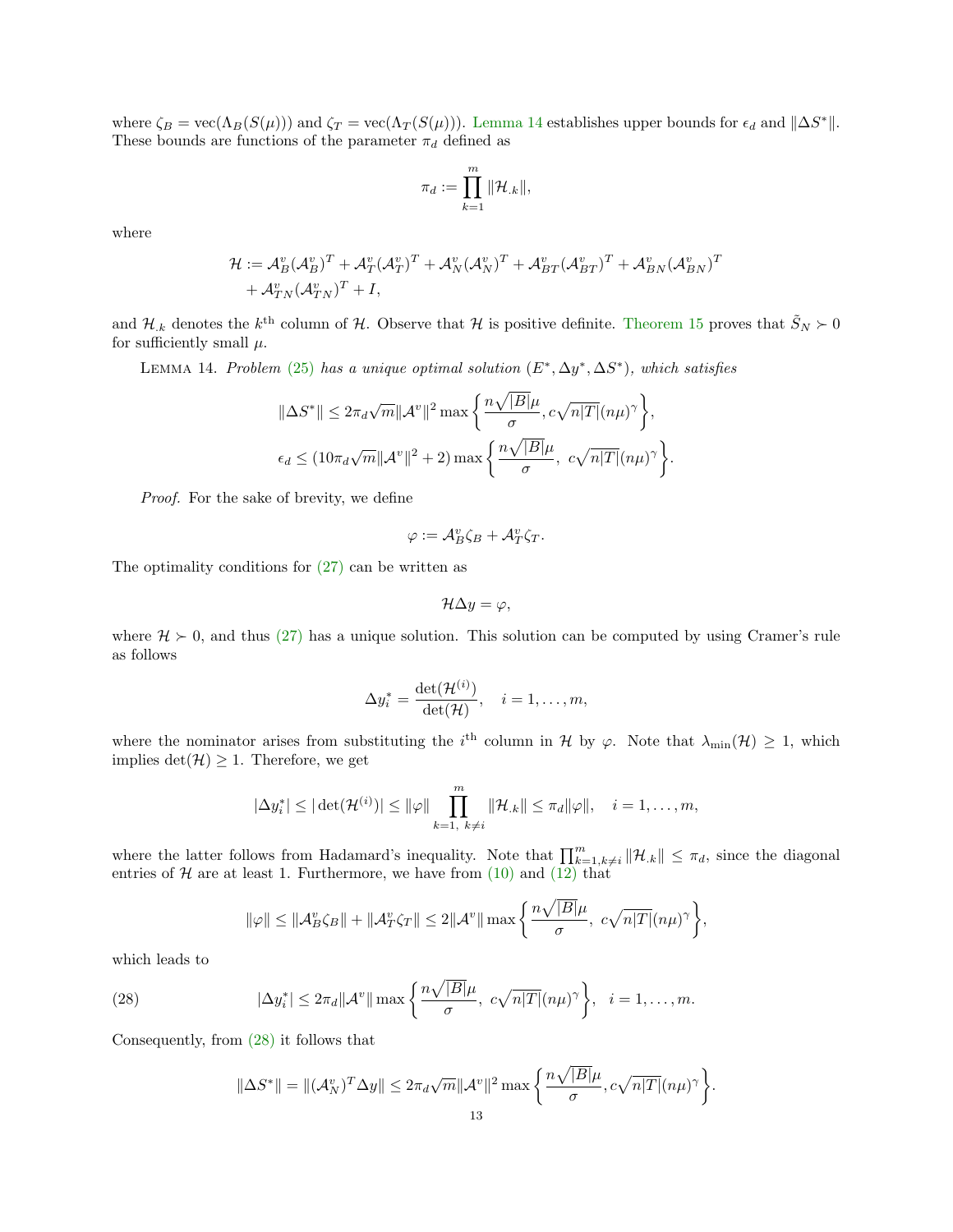Using [\(28\),](#page-12-1) we can also bound the components of the residual matrix as follows

$$
||E_B^*|| = ||(\mathcal{A}_B^v)^T \Delta y^* - \zeta_B|| \le 2\pi_d \sqrt{m} ||\mathcal{A}^v||^2 \max \left\{ \frac{n\sqrt{|B|}\mu}{\sigma}, c\sqrt{n|T|}(n\mu)^{\gamma} \right\} + \frac{n\sqrt{|B|}\mu}{\sigma} \le (2\pi_d \sqrt{m} ||\mathcal{A}^v||^2 + 1) \max \left\{ \frac{n\sqrt{|B|}\mu}{\sigma}, c\sqrt{n|T|}(n\mu)^{\gamma} \right\},
$$
  

$$
||E_T^*|| = ||(\mathcal{A}_T^v)^T \Delta y^* - \zeta_T || \le 2\pi_d \sqrt{m} ||\mathcal{A}^v||^2 \max \left\{ \frac{n\sqrt{|B|}\mu}{\sigma}, c\sqrt{n|T|}(n\mu)^{\gamma} \right\} + c\sqrt{n|T|}(n\mu)^{\gamma} \le (2\pi_d \sqrt{m} ||\mathcal{A}^v||^2 + 1) \max \left\{ \frac{n\sqrt{|B|}\mu}{\sigma}, c\sqrt{n|T|}(n\mu)^{\gamma} \right\},
$$
  

$$
||E_{BT}^*||, ||E_{BN}^*||, ||E_{TN}^*|| \le 2\pi_d \sqrt{m} ||\mathcal{A}^v||^2 \max \left\{ \frac{n\sqrt{|B|}\mu}{\sigma}, c\sqrt{n|T|}(n\mu)^{\gamma} \right\}.
$$

The bound for  $\epsilon_d$  follows from the bounds for the components of the residual matrix.

<span id="page-13-0"></span>4.3. Cone feasibility. As specified by [Lemma 13](#page-10-0) and [Lemma 14,](#page-12-0)

$$
\tilde{X}=Q(\mu)\left[\begin{array}{ccc} \tilde{X}_B & 0 & 0 \\ 0 & 0 & 0 \\ 0 & 0 & 0 \end{array}\right]Q(\mu)^T,\quad \tilde{S}=Q(\mu)\left[\begin{array}{ccc} 0 & 0 & 0 \\ 0 & 0 & 0 \\ 0 & 0 & \tilde{S}_N \end{array}\right]Q(\mu)^T,
$$

and  $\tilde{y}$  is a complementary solution for the primal-dual SDO problems. This primal-dual pair has  $\epsilon =$  $\max{\epsilon_p, \epsilon_d}$  infeasibility w.r.t the linear constraints. However, to be an  $\epsilon$ -feasible maximally complementary solution,  $(\tilde{X}, \tilde{y}, \tilde{S})$  needs to be feasible with respect to the positive semidefinite cone as well. [Theorem 15](#page-13-1) shows that for a sufficiently small  $\mu$ , this rounding procedure yields a primal-dual solution with  $\tilde{X}_B, \tilde{S}_N \succ 0$ .

<span id="page-13-1"></span>THEOREM 15. Let 
$$
\vartheta_1 := 2n^2 ||A^v||^2
$$
,  $\vartheta_2 := 2cn\sqrt{n|T|} ||A^v||^2$ , and let

$$
\tilde{\mu}:=\min\bigg\{\frac{\sigma^2}{\vartheta_1\max\{\pi_p\sqrt{r(|B|)|N|},\ \pi_d\sqrt{m|B|}\}},\qquad \qquad \frac{1}{n}\bigg(\frac{\sigma}{\vartheta_2\max\{\pi_p\sqrt{r(|B|)},\ \pi_d\sqrt{m}\}}\bigg)^{\frac{1}{\gamma}}\bigg\}.
$$

If  $\mu \leq \tilde{\mu}$ , then we have  $\tilde{X}_B, \tilde{S}_N \succ 0$ .

*Proof.* We only need to show that for  $\mu \leq \tilde{\mu}$  the rounding procedure results in  $\tilde{X}_B, \tilde{S}_N \succ 0$ . Noting that

$$
|\lambda_{\min}(\Delta X^*)| \leq \|\Delta X^*\|, \quad \ |\lambda_{\min}(\Delta S^*)| \leq \|\Delta S^*\|,
$$

we can conclude from [Lemma 13](#page-10-0) and [Lemma 14](#page-12-0) that

$$
\lambda_{\min}(\tilde{X}_B) \geq \lambda_{\min}(\Lambda_B(X(\mu))) + \lambda_{\min}(\Delta X^*)
$$
  
\n
$$
\geq \frac{\sigma}{n} - 2\pi_p \sqrt{r(|B|)} ||\mathcal{A}^v||^2 \max \left\{ \frac{n\sqrt{|N|}\mu}{\sigma}, c\sqrt{n|T|}(n\mu)^{\gamma} \right\},
$$
  
\n
$$
\lambda_{\min}(\tilde{S}_N) \geq \lambda_{\min}(\Lambda_N(S(\mu)) + \lambda_{\min}(\Delta S^*)
$$
  
\n
$$
\geq \frac{\sigma}{n} - 2\pi_d \sqrt{m} ||\mathcal{A}^v||^2 \max \left\{ \frac{n\sqrt{|B|}\mu}{\sigma}, c\sqrt{n|T|}(n\mu)^{\gamma} \right\}.
$$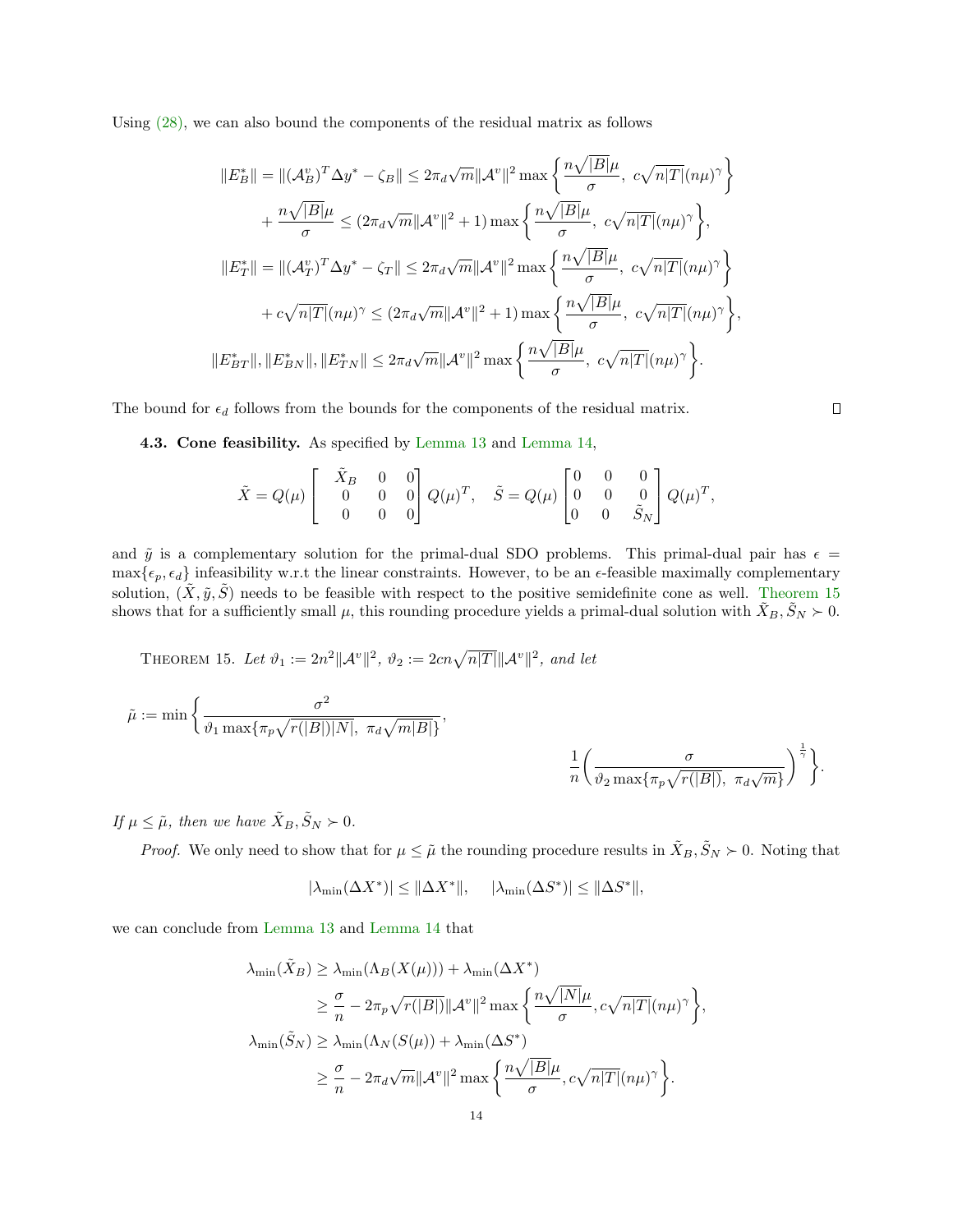Consequently,  $\tilde{X}_B, \tilde{S}_N \succ 0$  holds if

$$
2\pi_p\sqrt{r(|B|)}||\mathcal{A}^v||^2 \max\left\{\frac{n\sqrt{|N|}\mu}{\sigma}, c\sqrt{n|T|}(n\mu)^{\gamma}\right\} < \frac{\sigma}{n},
$$
  

$$
2\pi_d\sqrt{m}||\mathcal{A}^v||^2 \max\left\{\frac{n\sqrt{|B|}\mu}{\sigma}, c\sqrt{n|T|}(n\mu)^{\gamma}\right\} < \frac{\sigma}{n}.
$$

These inequalities hold if  $\mu \leq \tilde{\mu}$ . The proof is complete.

Remark 16. Computing an  $\epsilon$ -feasible maximally complementary solution requires  $\mathcal{O}(\max\{|B|^6, m^3\})$ arithmetic operations. In fact, solving [\(19\)](#page-9-2) and [\(25\)](#page-11-2) is equivalent to solving two linear systems of equations, using the Gauss elimination method, with  $r(|B|)$  and m variables, respectively.

4.4. Rounding procedure. Using the bounds given in [Lemma 13,](#page-10-0) [Lemma 14,](#page-12-0) and [Theorem 15,](#page-13-1) we can outline a simple procedure which yields an approximate maximally complementary solution.

| Algorithm 1 Rounding procedure for SDO |  |  |  |  |  |  |
|----------------------------------------|--|--|--|--|--|--|
|----------------------------------------|--|--|--|--|--|--|

#### Parameters

Desired tolerance for primal infeasibility according to the bound for  $||e^*||$ .

Desired tolerance for dual infeasibility according to the bound for  $||E^*||$ .

#### Input

A central solution  $(X(\mu), y(\mu), S(\mu))$ , where  $\mu \leq \tilde{\mu}$ .

Do

Solve the primal least squares problem [\(19\)](#page-9-2) to get  $\tilde{X}$ .

Solve the dual least squares problem [\(25\)](#page-11-2) to get  $(\tilde{y}, \tilde{S})$ .

**return** Approximate maximally complementary solution  $(\tilde{X}, \tilde{y}, \tilde{S})$ .

<span id="page-14-0"></span>5. Identification of optimal partition for approximate centers. Thus far, we assumed that the solution given by IPMs is exactly on the central path. In reality, however, path-following IPMs operate in a specified vicinity of the central path by getting approximate solutions to  $(1)$ . Consider a solution  $(X, y, S) \in \text{ri}(\mathcal{P} \times \mathcal{D})$  given by a primal-dual path-following IPM. The proximity of  $(X, y, S)$  to the central path can be measured (i.e., Section 6.4 in  $[14]$ ) by

<span id="page-14-3"></span>
$$
\kappa(XS) = \frac{\lambda_{\max}(XS)}{\lambda_{\min}(XS)}, \quad (X, y, S) \in \text{ri}(\mathcal{P} \times \mathcal{D}).
$$

It then follows that  $\kappa(XS) \geq 1$ , and the equality holds only when  $(X, y, S)$  is on the central path. The neighborhood of the central path is defined by

(29) 
$$
\mathcal{N}_{\kappa}(\tau) = \{ (X, y, S) \in \text{ri}(\mathcal{P} \times \mathcal{D}) \mid \kappa(XS) \leq \tau \},
$$

where  $\tau > 1$ . There exists  $\tau_2 \geq 1 \geq \tau_1 > 0$  so that  $\tau_2 = \tau \tau_1$ , and then for  $(X, y, S) \in \mathcal{N}_{\kappa}(\tau)$ 

(30) 
$$
\tau_1 \lambda_{\min}(XS) \leq \lambda_i(XS) \leq \tau_2 \lambda_{\min}(XS), \quad i = 1, \ldots, n.
$$

The following lemma provides a lower bound for  $\lambda_i(XS)$ .

LEMMA 17. Let  $(X, y, S) \in \mathcal{N}_{\kappa}(\tau)$ . Then, we have

<span id="page-14-2"></span><span id="page-14-1"></span>
$$
\lambda_{[i]}(X)\lambda_{[n-i+1]}(S) \geq \lambda_{\min}(XS), \quad i=1,\ldots,n.
$$

Proof. The proof is straightforward from the variational principles for eigenvalues [\[4\]](#page-21-10). It follows from the result of [Lemma 2](#page-3-3) that

$$
\sum_{i=1}^k \left( \begin{bmatrix} \lambda_{[n]}(X) \lambda_{[1]}(S) \\ \vdots \\ \lambda_{[1]}(X) \lambda_{[n]}(S) \end{bmatrix} \right)_{[n-i+1]} \geq \sum_{i=1}^k \lambda_{[n-i+1]}(XS), \quad k = 1, \dots, n.
$$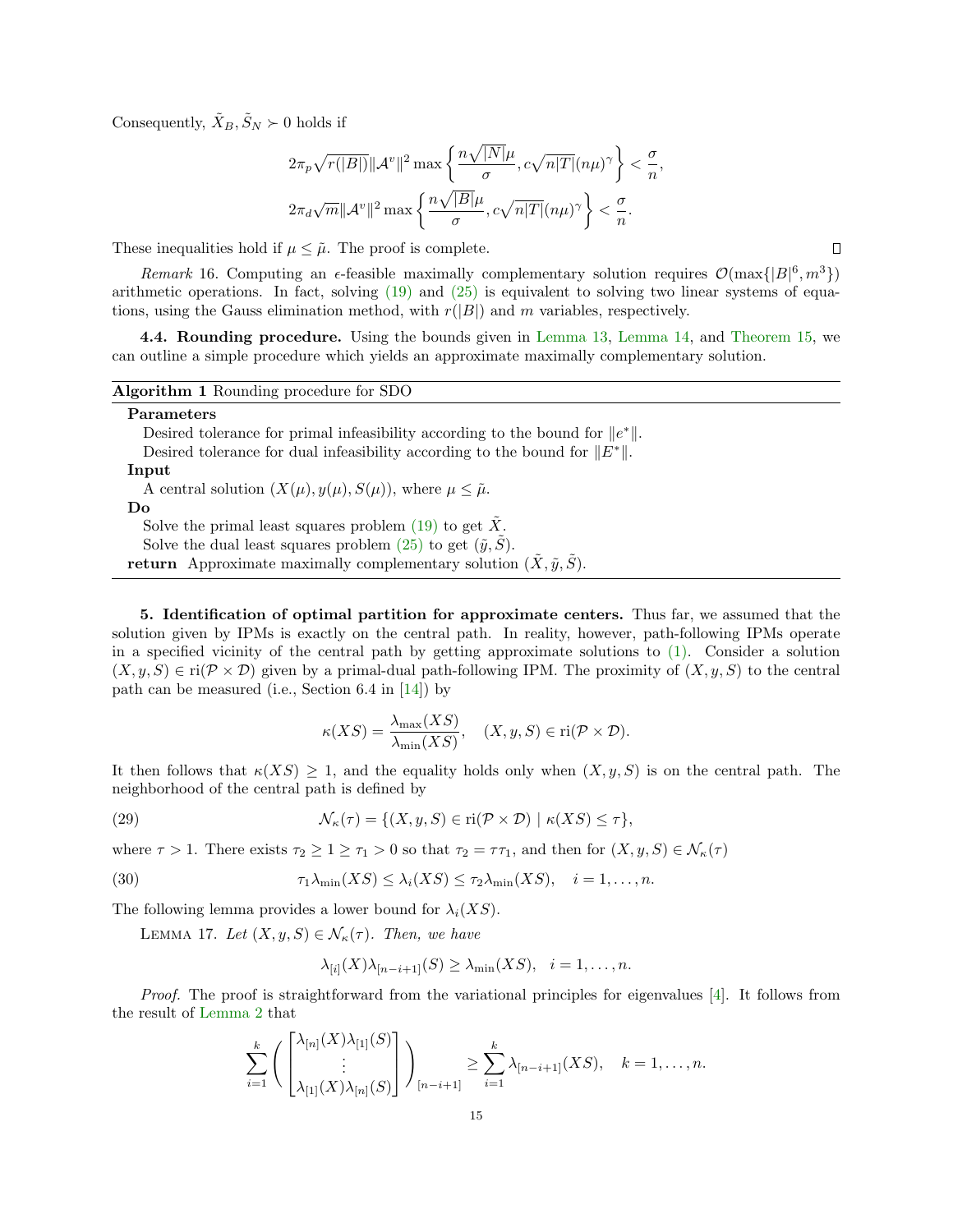For the special case  $k = 1$ , there holds that

$$
\min \left\{ \lambda_{[n]}(X)\lambda_{[1]}(S), \lambda_{[n-1]}(X)\lambda_{[2]}(S), \ldots, \lambda_{[1]}(X)\lambda_{[n]}(S) \right\} \geq \lambda_{\min}(XS),
$$

which completes the proof.

The following theorem generalizes the bounds derived in [Theorem 10](#page-7-0) to a solution  $(X, y, S)$  in the given neighborhood of the central path.

THEOREM 18. Let  $(X, y, S) \in \mathcal{N}_{\kappa}(\tau)$ , and  $\mu = \frac{X \cdot S}{n}$ . Then, it holds that: 1. For every  $i \in B$  we have

$$
\lambda_i(S) \leq \frac{n\mu}{\sigma}, \quad \lambda_i(X) \geq \frac{\sigma}{n\tau}.
$$

2. For every  $i \in N$  we have

$$
\lambda_i(S) \ge \frac{\sigma}{n\tau}, \quad \lambda_i(X) \le \frac{n\mu}{\sigma}.
$$

3. For every  $i \in T$  we have

<span id="page-15-2"></span>
$$
\frac{\mu}{c\sqrt{n}\tau(n\mu)^{\gamma}} \leq \lambda_i(X), \lambda_i(S) \leq c\sqrt{n}(n\mu)^{\gamma}.
$$

If  $\mu$  satisfies

(31) 
$$
\mu < \min \left\{ \frac{1}{n} \left( \frac{\sigma}{cn^{\frac{3}{2}} \tau} \right)^{\frac{1}{\gamma}}, \ (c^2 n^{2\gamma + 1} \tau)^{\frac{1}{1 - 2\gamma}} \right\},
$$

then we can identify the partition  $B$ ,  $N$  and  $T$ .

*Proof.* The proof technique can be traced back to [Theorem 10](#page-7-0) fairly easily. Let  $(X^*, y^*, S^*) \in \mathcal{P}^* \times \mathcal{D}^*$ which satisfies [\(9\),](#page-6-1) and  $(X, y, S) \in \mathcal{N}_{\kappa}(\tau)$ . From the orthogonality between  $(X - X^*)$  and  $(S - S^*)$ , it follows that

$$
X \bullet S^* + X^* \bullet S = X \bullet S.
$$

In a similar way as in [\(7\),](#page-5-5) letting  $(\hat{X}, \hat{S})$  be an orthogonal transformation of  $(X, S)$  with respect to  $Q^*$ , we get

$$
\lambda_{\min}(U_{X^*}) \operatorname{tr}(\hat{S}_B) \le X \bullet S \Rightarrow \operatorname{tr}(\hat{S}_B) \le \frac{n\mu}{\sigma},
$$
  

$$
\lambda_{\min}(U_{S^*}) \operatorname{tr}(\hat{X}_N) \le X \bullet S \Rightarrow \operatorname{tr}(\hat{X}_N) \le \frac{n\mu}{\sigma},
$$

where  $\hat{S}_B = (Q_B^*)^T S Q_B^*, \hat{X}_N = (Q_N^*)^T X Q^*,$  and the latter inequalities follow from [\(9\).](#page-6-1) Using [Lemma 1,](#page-3-2) we then have

<span id="page-15-1"></span><span id="page-15-0"></span>
$$
\lambda_{[n-|B|+1]}(S) + \ldots + \lambda_{[n]}(S) \le \text{tr}(\hat{S}_B) \le \frac{n\mu}{\sigma}
$$
  

$$
\lambda_{[n-|N|+1]}(X) + \ldots + \lambda_{[n]}(X) \le \text{tr}(\hat{X}_N) \le \frac{n\mu}{\sigma}
$$

,

,

which implies

(32) 
$$
\lambda_{[n-i+1]}(S) \leq \frac{n\mu}{\sigma}, \qquad i = 1, \dots, |B|,
$$

$$
\lambda_{[n-i+1]}(X) \leq \frac{n\mu}{\sigma}, \qquad i = 1, \dots, |N|,
$$

by the positive definiteness of X and S. Recall from [\(30\)](#page-14-1) that  $n\mu = X \bullet S \leq n\tau_2\lambda_{\min}(XS)$ , which yields

(33) 
$$
\frac{\lambda_{\min}(XS)}{\mu} \ge \frac{1}{\tau_2} \ge \frac{1}{\tau}.
$$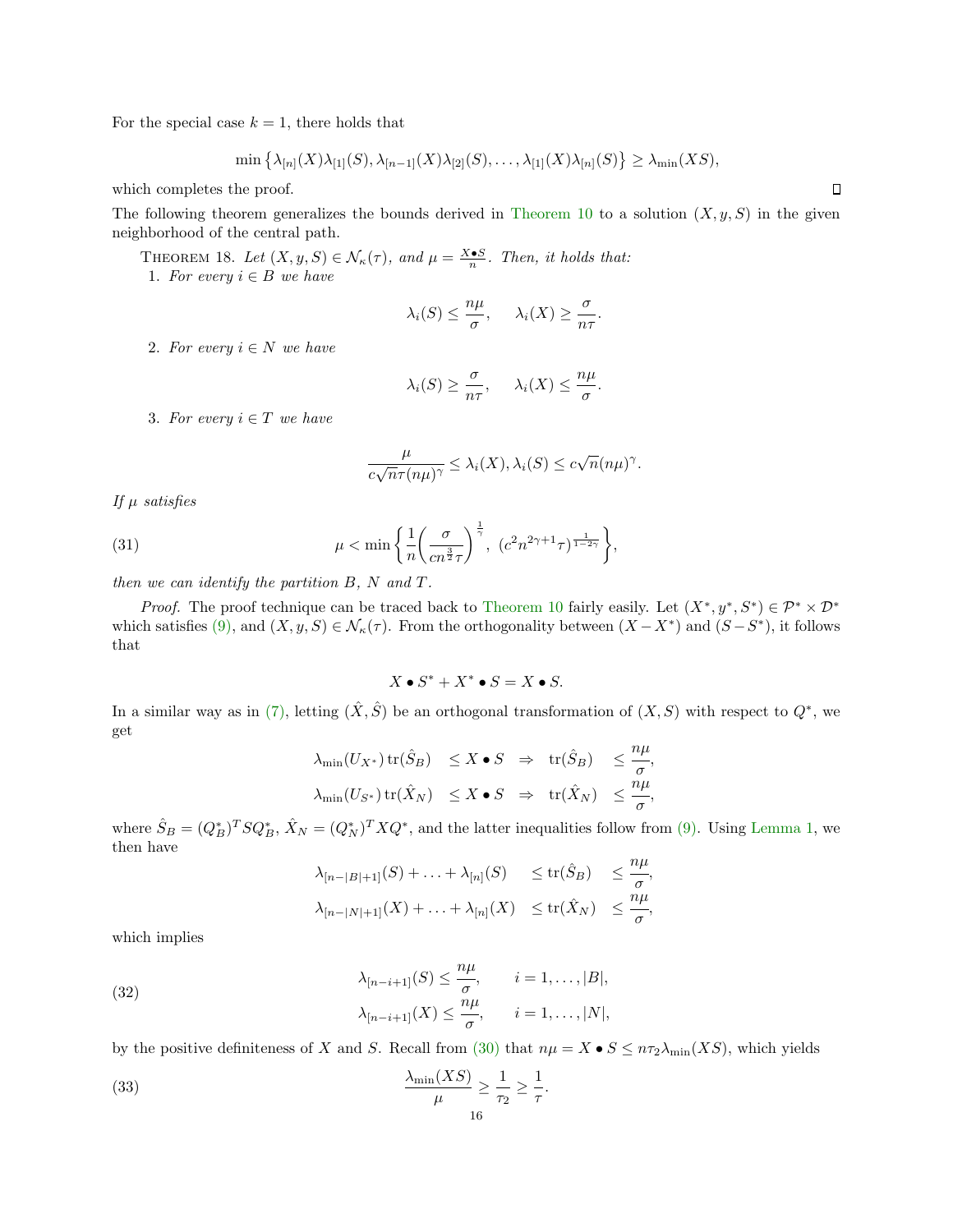where  $\tau_2 = \tau \tau_1$  and  $\tau_1 \leq 1$ . Then, [Lemma 17](#page-14-2) and [\(33\)](#page-15-0) can be applied to [\(32\)](#page-15-1) to derive lower bounds for the eigenvalues of  $X$  and  $S$ :

$$
\lambda_{[i]}(X) \ge \frac{\lambda_{\min}(XS)}{\lambda_{[n-i+1]}(S)} \ge \frac{\sigma \lambda_{\min}(XS)}{n\mu} \ge \frac{\sigma}{n\tau}, \qquad i = 1, \dots, |B|,
$$
  

$$
\lambda_{[i]}(S) \ge \frac{\lambda_{\min}(XS)}{\lambda_{[n-i+1]}(X)} \ge \frac{\sigma \lambda_{\min}(XS)}{n\mu} \ge \frac{\sigma}{n\tau}, \qquad i = 1, \dots, |N|.
$$

The T part follows from [Lemma 8,](#page-5-2) where we have a sequence of bounded solutions  $(X, y, S)$  belonging to  $\mathcal{N}(\tau)$ . Analogous to the proof of [Theorem 10,](#page-7-0) it can be observed, using the basis transformation  $Q^*$ , that

<span id="page-16-0"></span>(34)  

$$
\left\| (Q_{T\cup N}^*)^T X Q_{T\cup N}^* \right\| = \left\| \begin{bmatrix} \hat{X}_T & \hat{X}_{TN} \\ \hat{X}_{NT} & \hat{X}_N \end{bmatrix} \right\| \leq \left\| X - X^* \right\| \leq c(n\mu)^{\gamma},
$$

$$
\left\| (Q_{B\cup T}^*)^T S Q_{B\cup T}^* \right\| = \left\| \begin{bmatrix} \hat{S}_B & \hat{S}_{BT} \\ \hat{S}_{TB} & \hat{S}_T \end{bmatrix} \right\| \leq \left\| S - S^* \right\| \leq c(n\mu)^{\gamma},
$$

where  $\gamma = 2^{-d}$  and  $Q_{T \cup N}^*$  and  $Q_{B \cup T}^*$  are treated in the same way as in [Lemma 9.](#page-6-2) Therefore, from [\(34\)](#page-16-0) it follows that √

$$
\begin{array}{ll}\lambda_{[n-|N|-|T|+1]}(X)+\ldots+\lambda_{[n]}(X)&\leq c\sqrt{n}(n\mu)^{\gamma},\\ \lambda_{[n-|B|-|T|+1]}(S)+\ldots+\lambda_{[n]}(S)&\leq c\sqrt{n}(n\mu)^{\gamma},\end{array}
$$

and consequently,

$$
\lambda_{[n-i+1]}(X) \le c\sqrt{n}(n\mu)^{\gamma}, \quad i = 1, \dots, |N| + |T|,
$$
  

$$
\lambda_{[n-i+1]}(S) \le c\sqrt{n}(n\mu)^{\gamma}, \quad i = 1, \dots, |B| + |T|.
$$

Using the bounds in [Lemma 17](#page-14-2) and [\(33\)](#page-15-0) we can derive

$$
\lambda_{[i]}(X) \geq \frac{\lambda_{\min}(XS)}{\lambda_{[n-i+1]}(S)} \geq \frac{\lambda_{\min}(XS)}{c\sqrt{n}(n\mu)^{\gamma}} \geq \frac{\mu}{c\sqrt{n}\tau(n\mu)^{\gamma}}, \quad i = 1, ..., |N| + |T|,
$$
  

$$
\lambda_{[i]}(S) \geq \frac{\lambda_{\min}(XS)}{\lambda_{[n-i+1]}(X)} \geq \frac{\lambda_{\min}(XS)}{c\sqrt{n}(n\mu)^{\gamma}} \geq \frac{\mu}{c\sqrt{n}\tau(n\mu)^{\gamma}}, \quad i = 1, ..., |B| + |T|.
$$

In the sequel, we can identify the partition  $B$ ,  $N$  and  $T$  if

(35) 
$$
\frac{n\mu}{\sigma} < \frac{\mu}{c\sqrt{n}\tau(n\mu)^{\gamma}} < c\sqrt{n}(n\mu)^{\gamma} < \frac{\sigma}{n\tau},
$$

which can be written equivalently as

$$
\mu < \min \left\{ \frac{1}{n} \left( \frac{\sigma}{cn^{\frac{3}{2}} \tau} \right)^{\frac{1}{\gamma}}, \left( c^2 n^{2\gamma + 1} \tau \right)^{\frac{1}{1 - 2\gamma}} \right\}.
$$

This completes the proof.

COROLLARY 19. Let  $(X^0, y^0, S^0) \in \mathcal{N}_{\kappa}(\tau)$  and  $\mu^0 = \frac{X^0 \bullet S^0}{n}$  $\frac{\bullet S^{\circ}}{n}$ . Then, the Dikin-type primal-dual affine scaling method with steplength  $\alpha = \frac{1}{\tau\sqrt{n}}$  and the neighborhood [\(29\)](#page-14-3) (see Section 6.6 in [\[14\]](#page-22-13)) needs at most

$$
\left\lceil \tau n \log \left( n \mu^0 \left( \min \left\{ \frac{1}{n} \left( \frac{\sigma}{c n^{\frac{3}{2}} \tau} \right)^{\frac{1}{\gamma}}, \left( c^2 n^{2\gamma + 1} \tau \right)^{\frac{1}{1 - 2\gamma}} \right\} \right)^{-1} \right) \right\rceil
$$

iterations to get an  $(X, y, S) \in \mathcal{N}_{\kappa}(\tau)$  which allows to identify the optimal partition.

Proof. The proof easily follows from the iteration complexity result for the Dikin-type primal-dual affine scaling method with steplength  $\alpha = \frac{1}{\tau \sqrt{n}}$  [\[14\]](#page-22-13). Then, the complementarity gap drops below a certain threshold  $\epsilon_c$  after

$$
\left\lceil \tau n \log \left( \frac{n\mu^0}{\epsilon_c} \right) \right\rceil
$$
17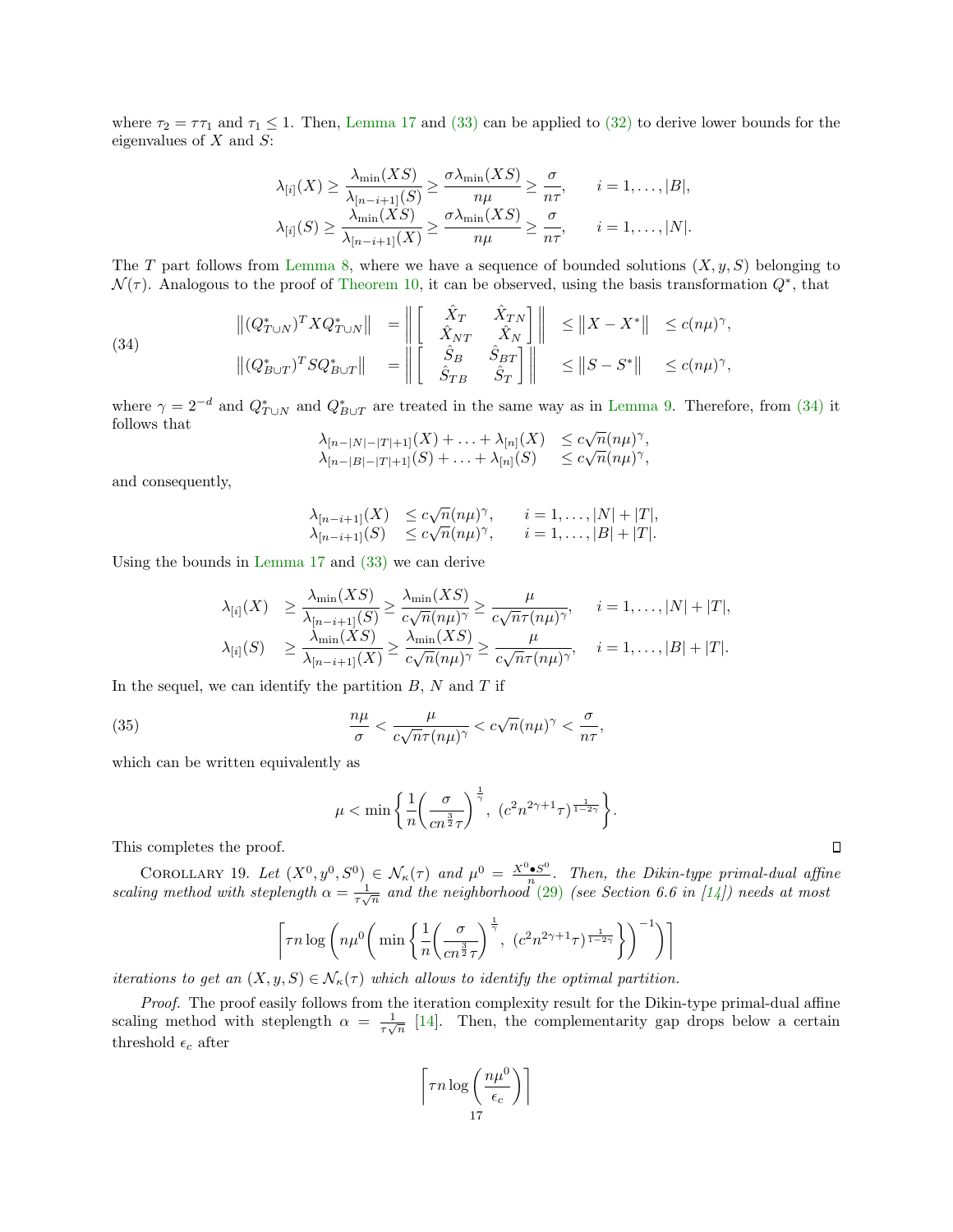iterations. The result follows if we replace  $\epsilon_c$  by the right hand side of [\(31\).](#page-15-2)

6. Concluding remarks. In this paper, we considered the identification of the optimal partition for SDO where strict complementarity may fail. The magnitude of the eigenvalues belonging to each set B, N and  $T$  is quantified using a condition number and the degree of singularity of the problem. We then use the estimates of the optimal partition to get an  $\epsilon$ -feasible maximally complementary solution by solving two least square problems. Further, we set bounds on each element of the partition  $B$ ,  $N$  and  $T$  for approximate solutions in a certain neighborhood.

The rounding procedure obtains an approximate maximally complementary solution from a central solution sufficiently close to the optimal set. Let  $(X, y, S) \in \mathcal{N}_{\kappa}(\tau)$ , where  $X := Q\Lambda(X)Q^T$  and  $S := P\Lambda(S)P^T$ . To extend the rounding procedure to solutions in the neighborhood of the central path, we need to fix the orthogonal basis either at  $Q$  or  $P$ , because  $X$  and  $S$  do not commute in general. To do so, we can solve the primal least squares problem [\(19\),](#page-9-2) where  $X(\mu)$  and  $Q(\mu)$  are replaced by X and Q, respectively, in the definition of  $\bar{A}^i$ ,  $\bar{C}$ , and the right hand side in [\(19\).](#page-9-2) We then solve the following least squares problem to compute a dual solution:

$$
\min_{(E',y',S')} \quad ||E'||^2 + ||y - y'||^2 + ||S' - Q^T S Q||^2
$$
\n
$$
\text{s.t.} \quad \sum_{i=1}^m y_i' \bar{A}^i + \begin{bmatrix} 0 & 0 & 0 \\ 0 & 0 & 0 \\ 0 & 0 & S' \end{bmatrix} - E' = \begin{bmatrix} \bar{C}_B & \bar{C}_{BT} & \bar{C}_{BN} \\ \bar{C}_{TB} & \bar{C}_T & \bar{C}_{TN} \\ \bar{C}_{NB} & \bar{C}_{NT} & \bar{C}_N \end{bmatrix},
$$

where

$$
E' := \begin{bmatrix} E'_B & E'_{BT} & E'_{BN} \\ E'_{TB} & E'_T & E'_{TN} \\ E'_{NB} & E'_{NT} & E'_N \end{bmatrix}.
$$

Let  $X'$  be the updated primal solution after applying the search direction from [\(19\).](#page-9-2) This way, we get an approximate complementary solution  $(X', (y')^*, (S')^*)$  if the complementary gap  $X \bullet S$  is sufficiently small. Optionally, we may fix the basis at P and solve [\(25\)](#page-11-2) to arrive at  $(y', S')$ , where  $(y(\mu), S(\mu))$  and  $Q(\mu)$  are replaced by  $(y, S)$  and P, respectively, in the definition of  $\bar{A}^i$  and the right hand side in [\(25\).](#page-11-2) Subsequently we solve

$$
\min_{(e', X')} \|e'\|^2 + \|X' - P^T X P\|^2
$$
\ns.t.

\n
$$
\bar{A}_B^i \bullet X' - e_i' = b_i, \quad i = 1, \dots, m,
$$

which, together with  $(y', S')$  gives an approximate maximally complementary solution  $((X')^*, y', S')$ . The bounds for primal-dual infeasibility for both approaches can be computed in a similar manner as in [Section 4.](#page-8-0)

#### <span id="page-17-0"></span>Appendix A. The lower bound on  $\sigma$ .

LEMMA A.1. The condition number  $\sigma$  is bounded below by

(A.1) 
$$
\min\left\{\frac{1}{R_{\mathcal{P}^*}\sum_{i=1}^m \rho(A_i)}, \frac{1}{R_{\mathcal{D}^*}}\right\},\
$$

where

$$
log(R_{\mathcal{P}^*}) = L(4(m+2|B|+|N|+n(n+1)))^{2m+|B|+|N|+n^2},
$$
  

$$
log(R_{\mathcal{D}^*}) = L(4(m+|B|+2|N|+n(n+1)))^{2m+|B|+|N|+\frac{3n^2+n}{2}},
$$

L denotes the binary input length, and  $\rho(.)$  is the spectral radius.

Proof. We apply the definition of the analytic center of the optimal set to find a solution in the relative interior of the optimal set, and we then derive a lower bound for its minimum eigenvalue. It should be noted that Ramana [\[25\]](#page-22-20) used this definition to compute a lower bound for the volume of a ball inscribed in the feasible set of a so called strict semidefinite feasibility problem.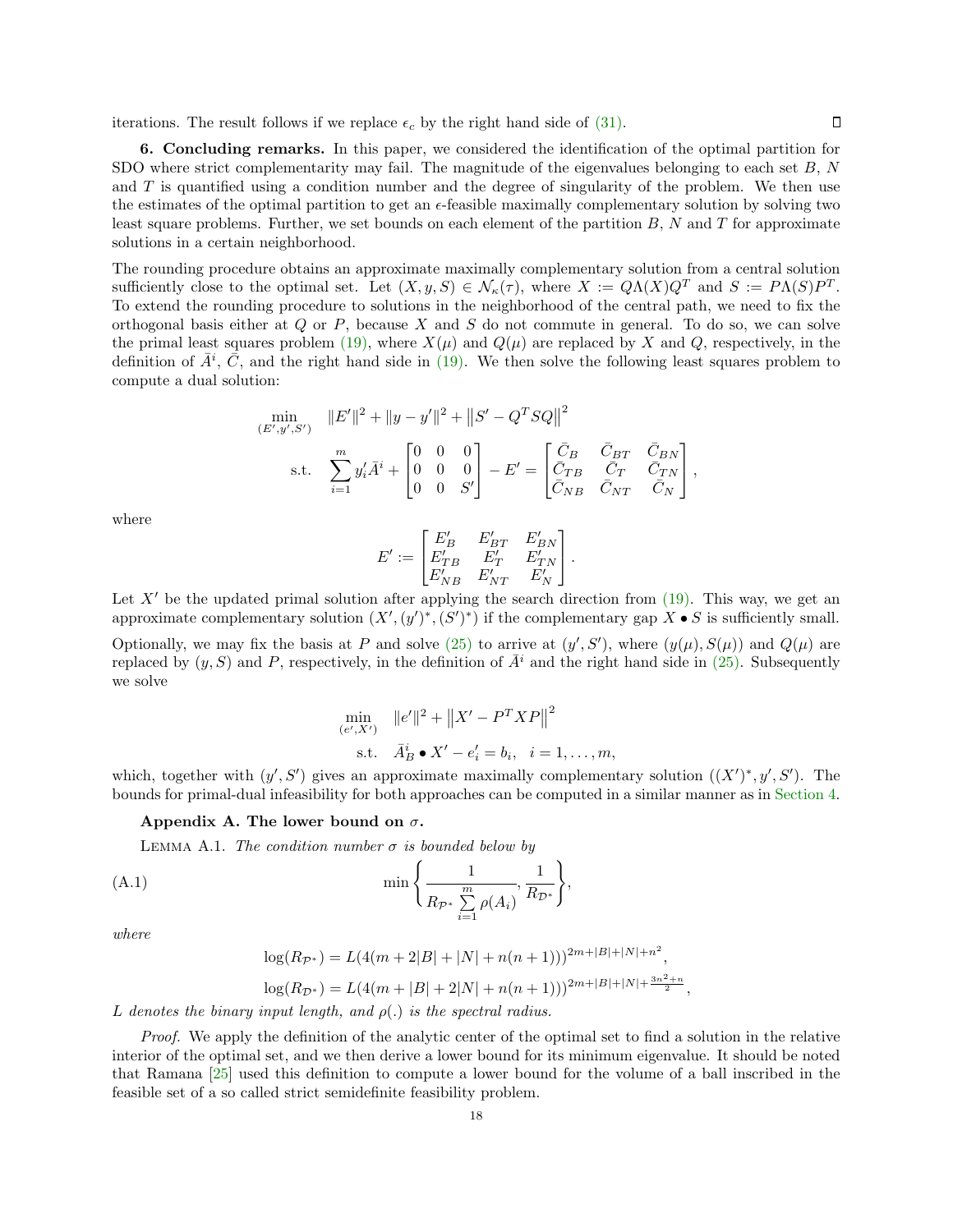Let  $X^* = Q^* \Lambda (X^*) (Q^*)^T$  and  $S^* = Q^* \Lambda (S^*) (Q^*)^T$  be a primal-dual optimal solution. The complementarity condition  $X^*S^* = 0$  implies that  $\lambda_j(X^*) = 0$  for  $j \in N \cup T$  and  $\lambda_j(S^*) = 0$  for  $j \in B \cup T$ . Suppose that the size of the partition  $B, N$ , and T is already known. Furthermore, assume w.o.l.g., that the first  $|B|$ eigenvectors span the range space of  $X^*$  and the last |N| eigenvectors span the range space of  $S^*$ . For the sake of simplicity, let  $\lambda^x$  and  $\lambda^s$  denote the vector of eigenvalues of X and S, respectively. Then, the relative interior of the optimal set can be written as

<span id="page-18-0"></span>
$$
\sum_{j=1}^{n} \lambda_j^x q_j^T A_i q_j = b_i, \quad \forall \ i = 1, \dots, m,
$$

$$
C - \sum_{i=1}^{m} y_i A_i = \sum_{j=1}^{n} \lambda_j^s q_j q_j^T,
$$

$$
\lambda_j^x > 0, \quad j = 1, \dots, |B|,
$$

$$
\lambda_j^x = 0, \quad j > |B|,
$$

$$
\lambda_j^s = 0, \quad j = 1, \dots, |B| + |T|,
$$

$$
\lambda_j^s > 0, \quad j > |B| + |T|.
$$

(A.2)

Any solution  $((\lambda^x)^*, (\lambda^s)^*, Q^*, y^*)$  of  $(A.2)$  gives a maximally complementary primal-dual pair of optimal solutions. Recall from [\(6\)](#page-5-1) that  $\sigma_B \geq \lambda_{\min}(X^*)$  and  $\sigma_N \geq \lambda_{\min}(S^*)$ , where  $(X^*, S^*) \in \text{ri}(\mathcal{P}^* \times \mathcal{D}^*)$ . The analytic center of the primal optimal set can be computed by solving

(A.3)

\n
$$
\max_{\lambda^{x},\lambda^{s},Q,y} \log \left( \prod_{j=1}^{|B|} \lambda_{j}^{x} \right)
$$
\n
$$
\text{s.t. } \sum_{j=1}^{|B|} \lambda_{j}^{x} q_{j}^{T} A_{i} q_{j} = b_{i}, \quad i = 1, \ldots, m,
$$
\n
$$
C - \sum_{i=1}^{m} y_{i} A_{i} = \sum_{j=|B|+|T|+1}^{n} \lambda_{j}^{s} q_{j} q_{j}^{T},
$$
\n
$$
\|q_{j}\|^{2} = 1, \quad j = 1, \ldots, n,
$$
\n
$$
q_{j}^{T} q_{k} = 0, \quad j, k = 1, \ldots, n, \quad j > k,
$$
\n
$$
\lambda_{j}^{x} > 0, \quad j = 1, \ldots, |B|,
$$
\n
$$
\lambda_{j}^{s} > 0, \quad j > |B| + |T|.
$$

This problem can be written equivalently as

<span id="page-18-1"></span>
$$
\max_{\lambda^s, Q, y} g(q_1, ..., q_{|B|})
$$
\ns.t.  $C - \sum_{i=1}^m y_i A_i = \sum_{j=|B|+|T|+1}^{n} \lambda_j^s q_j q_j^T$ ,  
\n
$$
||q_j||^2 = 1, \quad j = 1, ..., n, \quad q_j^T q_k = 0, \quad j, k = 1, ..., n, \quad j > k, \quad \lambda_j^s > 0, \quad j > |B| + |T|,
$$
\n
$$
g(q_1, ..., q_{|B|}) = \max_{\lambda^x} \left\{ \log \left( \prod_{j=1}^{|B|} \lambda_j^x \right) \middle| \sum_{j=1}^{|B|} \lambda_j^x q_j^T A_i q_j = b_i, \quad i = 1, ..., m, \quad \lambda_j^x > 0, \quad j = 1, ..., |B| \right\},
$$

where  $g(q_1, \ldots, q_{|B|})$  is determined by a convex optimization problem with a strictly concave objective function, i.e., when  $q_j$  for  $j = 1, ..., |B|$  are fixed. The necessary and sufficient optimality conditions for the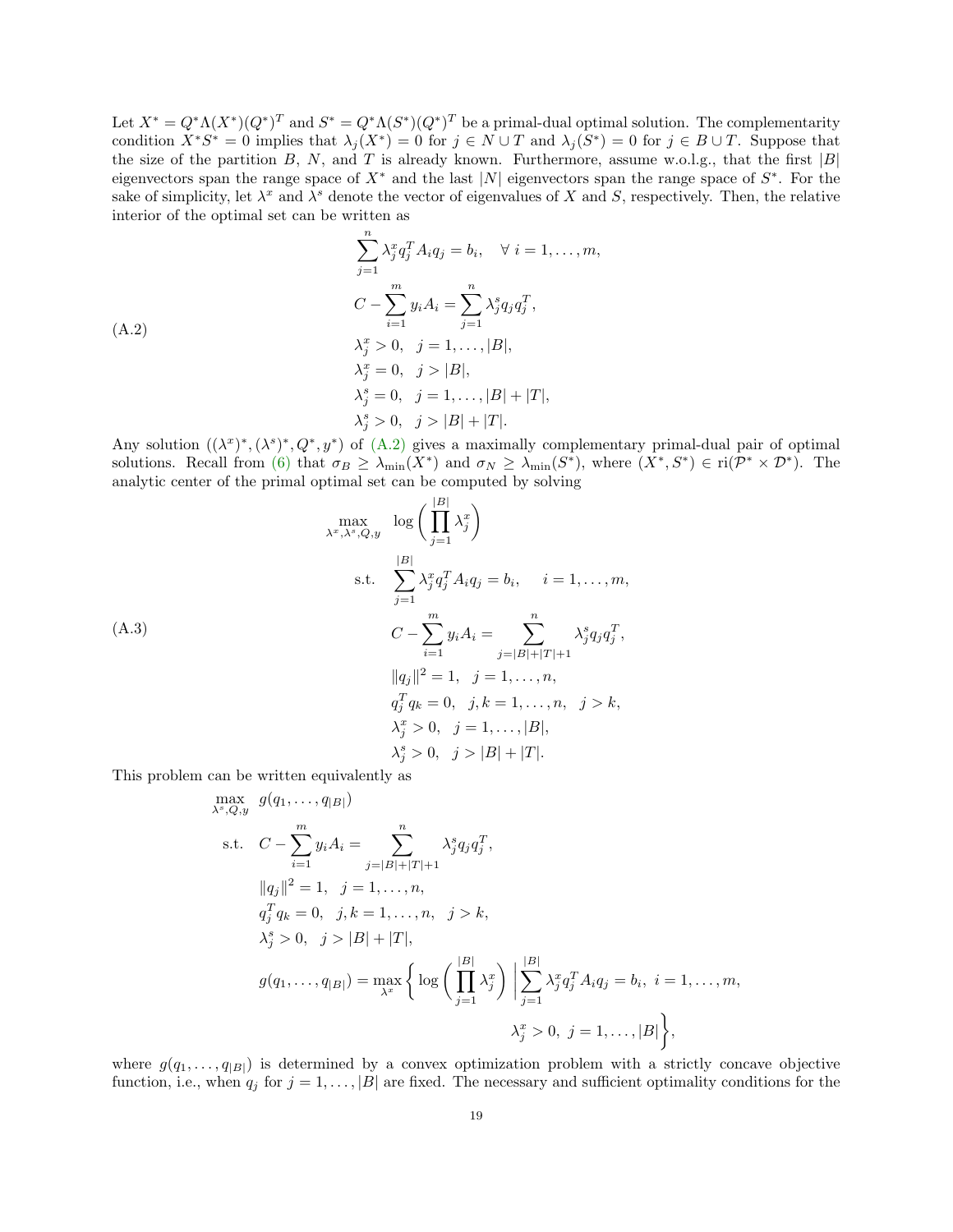inner maximization problem, which should be feasible for some Q, are expressed as

<span id="page-19-0"></span>
$$
\begin{cases}\n(\lambda_j^x)^{-1} - \sum_{i=1}^m u_i q_j^T A_i q_j = 0, & j = 1, ..., |B|, \\
\sum_{j=1}^{|B|} \lambda_j^x q_j^T A_i q_j = b_i, & i = 1, ..., m, \\
\lambda_j^x > 0, & j = 1, ..., |B|,\n\end{cases}
$$

where  $u \in \mathbb{R}^m$ . All this implies that some  $\lambda_j^x$  can be represented as

$$
\lambda_j^x = \left(\sum_{i=1}^m u_i q_j^T A_i q_j\right)^{-1} > 0, \ \ j = 1, \dots, |B|,
$$

i.e., for the given  $q_j$  for  $j = 1, \ldots, |B|$ ,  $\sum_{j=1}^{|B|} \lambda_j^x q_j q_j^T$  is in the relative interior of the primal optimal set. Using  $||q_j|| = 1$  for  $j = 1, ..., B, |g_j^T A_i q_j| \le q_j^T |A_i| q_j$  and  $q_j^T |A_i| q_j \le \lambda_{\max}(|A_i|)$  (the linear operator  $|.|: \mathbb{S}^n \to \mathbb{S}^n$ is applied to the eigenvalues of a symmetric matrix, i.e., each eigenvalue of  $|A_i|$  corresponds to the absolute value of an eigenvalue of  $A_i$ ), we can conclude for  $j = 1, \ldots, |B|$  that

$$
\lambda_j^x = \frac{1}{\sum_{i=1}^m u_i q_j^T A_i q_j} \ge \frac{1}{\sum_{i=1}^m |u_i| |q_j^T A_i q_j|} \ge \frac{1}{\sum_{i=1}^m |u_i| (q_j^T |A_i| q_j)} \ge \frac{1}{\sum_{i=1}^m |u_i| \lambda_{\max}(|A_i|)} \ge \frac{1}{\sum_{i=1}^m |u_i| \rho(A_i)}.
$$

In the sequel, it only remains to derive an upper bound on the magnitude of  $u$ . We can see from  $(A.3)$  and  $(A.4)$  that u satisfies

$$
\begin{cases}\n\sum_{i=1}^{m} u_i \lambda_j^x q_j^T A_i q_j = 1, & j = 1, ..., |B|, \\
\sum_{j=1}^{|B|} \lambda_j^x q_j^T A_i q_j = b_i, & i = 1, ..., m, \\
C - \sum_{i=1}^{m} y_i A_i = \sum_{j=|B|+|T|+1}^{n} \lambda_j^s q_j q_j^T, \\
\|q_j\|^2 = 1, & q_j^T q_k = 0, & j, k = 1, ..., n, \ j > k, \\
\lambda_j^x > 0, & j = 1, ..., |B|, \\
\lambda_j^s > 0, & j > |B| + |T|,\n\end{cases}
$$

where the set of solutions is a compact set by the interior point assumption [\[3\]](#page-21-12). This is a system of equations which includes  $m + 2|B| + |N| + n(n + 1)$  polynomials of degree 4 in  $2m + |B| + |N| + n^2$  variables. The size of the polynomials is dominated by  $L$  which is the upper bound on the binary size of the input data. Thus, by the first order theory of reals (Proposition 1.3 in [\[26\]](#page-22-19)), there holds that  $||u|| \le R_{\mathcal{P}^*}$ , where

$$
\log(R_{\mathcal{P}^*}) = L(4(m+2|B|+|N|+n(n+1)))^{2m+|B|+|N|+n^2},
$$

which completes the first part of the proof. The proof for dual side follows in a similar manner. The analytic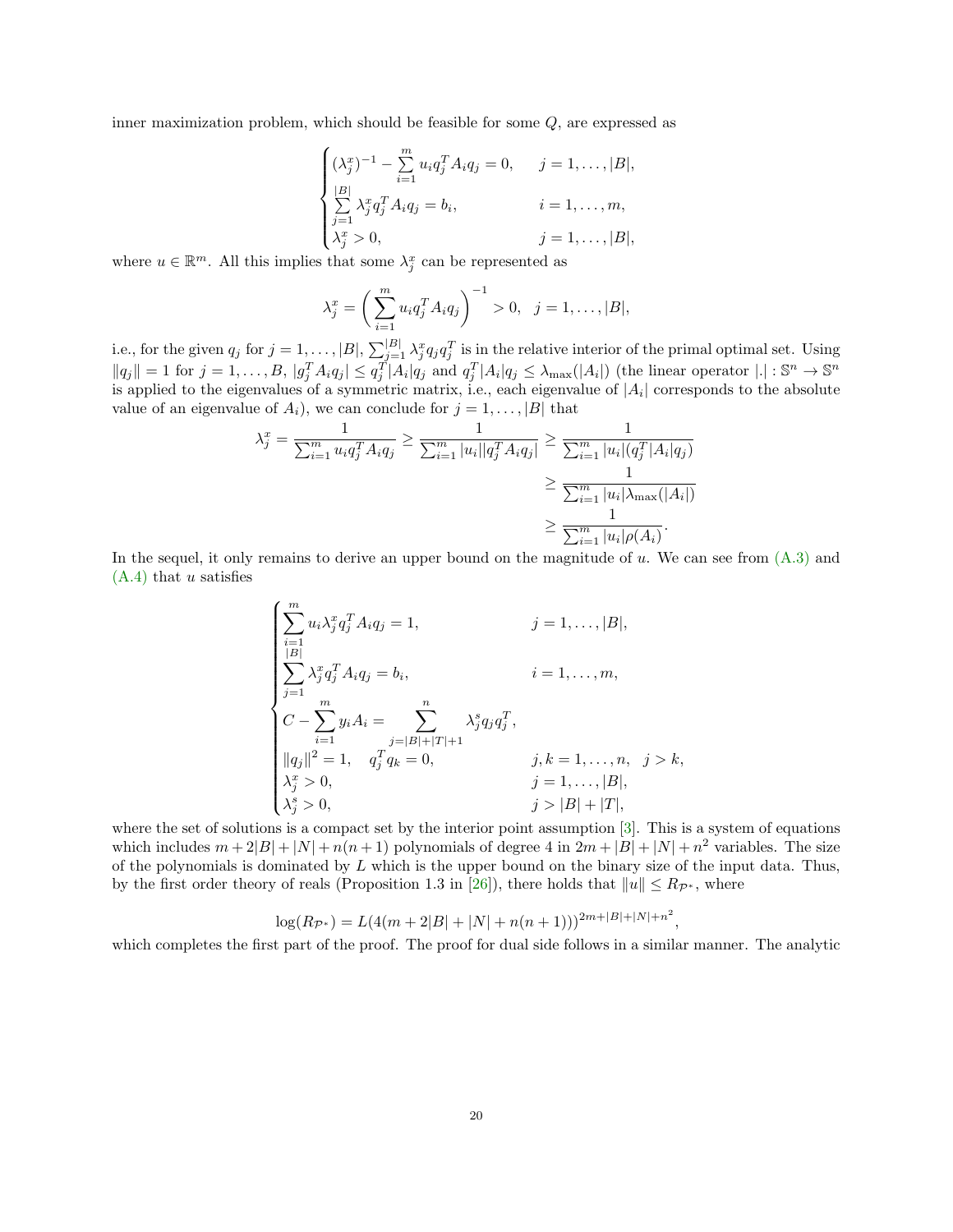center of the dual optimal set is equivalent to

$$
\max_{\lambda^x, Q, y} g(q_{|B|+|T|+1}, \dots, q_n)
$$
\n
$$
\text{s.t. } \sum_{j=1}^{|B|} \lambda_j^x q_j^T A_i q_j = b_i, \quad i = 1, \dots, m,
$$
\n
$$
||q_j||^2 = 1, \quad j = 1, \dots, n,
$$
\n
$$
q_j^T q_k = 0, \quad j, k = 1, \dots, n, \quad j > k,
$$
\n
$$
\lambda_j^x > 0, \quad j = 1, \dots, |B|,
$$
\n
$$
g(q_{|B|+|T|+1}, \dots, q_n) = \max_{\lambda^s} \left\{ \log \left( \prod_{j=|B|+|T|+1}^n \lambda_j^s \right) \middle| C - \sum_{i=1}^m y_i A_i = \sum_{j=|B|+|T|+1}^n \lambda_j^s q_j q_j^T, \quad \lambda_j^s > 0, \quad j > |B| + |T| \right\}.
$$

The optimality conditions for the inner maximization problem are given by

$$
\begin{cases} (\lambda_j^s)^{-1} - q_j^T U q_j = 0, & j > |B| + |T|, \\ C - \sum_{i=1}^m y_i A_i = \sum_{j=|B|+|T|+1} \lambda_j^s q_j q_j^T, \\ \lambda_j^s > 0, & j > |B| + |T|, \end{cases}
$$

where  $U \in \mathbb{R}^{n \times n}$  is the matrix of Lagrange multipliers associated with the affine constraint in the inner maximization problem. Thus we get

$$
\lambda_j^s = (q_j^T U q_j)^{-1} > 0, \ \ j > |B| + |T|.
$$

For the given  $q_j$  for  $j > |B| + |T|$ ,  $\sum_{j > |B| + |T|} \lambda_j^s q_j q_j^T$  is a solution in the relative interior of the dual optimal set. We can now observe that

$$
\lambda_j^s = \frac{1}{q_j^T U q_j} \ge \frac{1}{q_j^T |U| q_j} \ge \frac{1}{\lambda_{\max}(|U|)} = \frac{1}{\rho(U)}
$$

.

 $\Box$ 

According to the analytic center problem  $(A.3)$ , U satisfies

$$
\begin{cases}\n\lambda_j^s q_j^T U q_j = 1, & j > |B| + |T|, \\
C - \sum_{i=1}^m y_i A_i = \sum_{j=|B|+|T|+1}^n \lambda_j^s q_j q_j^T, \\
\sum_{j=1}^{|B|} \lambda_j^x q_j^T A_i q_j = b_i, & i = 1, ..., m, \\
\|q_j\|^2 = 1, & q_j^T q_k = 0, & j, k = 1, ..., n, \ j > k, \\
\lambda_j^s > 0, & j > |B| + |T|, \\
\lambda_j^x > 0, & j = 1, ..., |B|,\n\end{cases}
$$

where the set of solutions is a compact set. This is a system of  $m + |B| + 2|N| + n(n + 1)$  polynomials of degree 4 in  $2m + |B| + |N| + \frac{3n^2+n}{2}$  variables. Thus, by the first order theory of reals [\[26\]](#page-22-19), there holds that  $\rho(U) \le R_{\mathcal{D}^*}$ , where

<span id="page-20-0"></span>
$$
\log(R_{\mathcal{D}^*}) = L(4(m+|B|+2|N|+n(n+1)))^{2m+|B|+|N|+\frac{3n^2+n}{2}}.
$$

This completes the proof.

#### Appendix B. Error bound for an LMI system.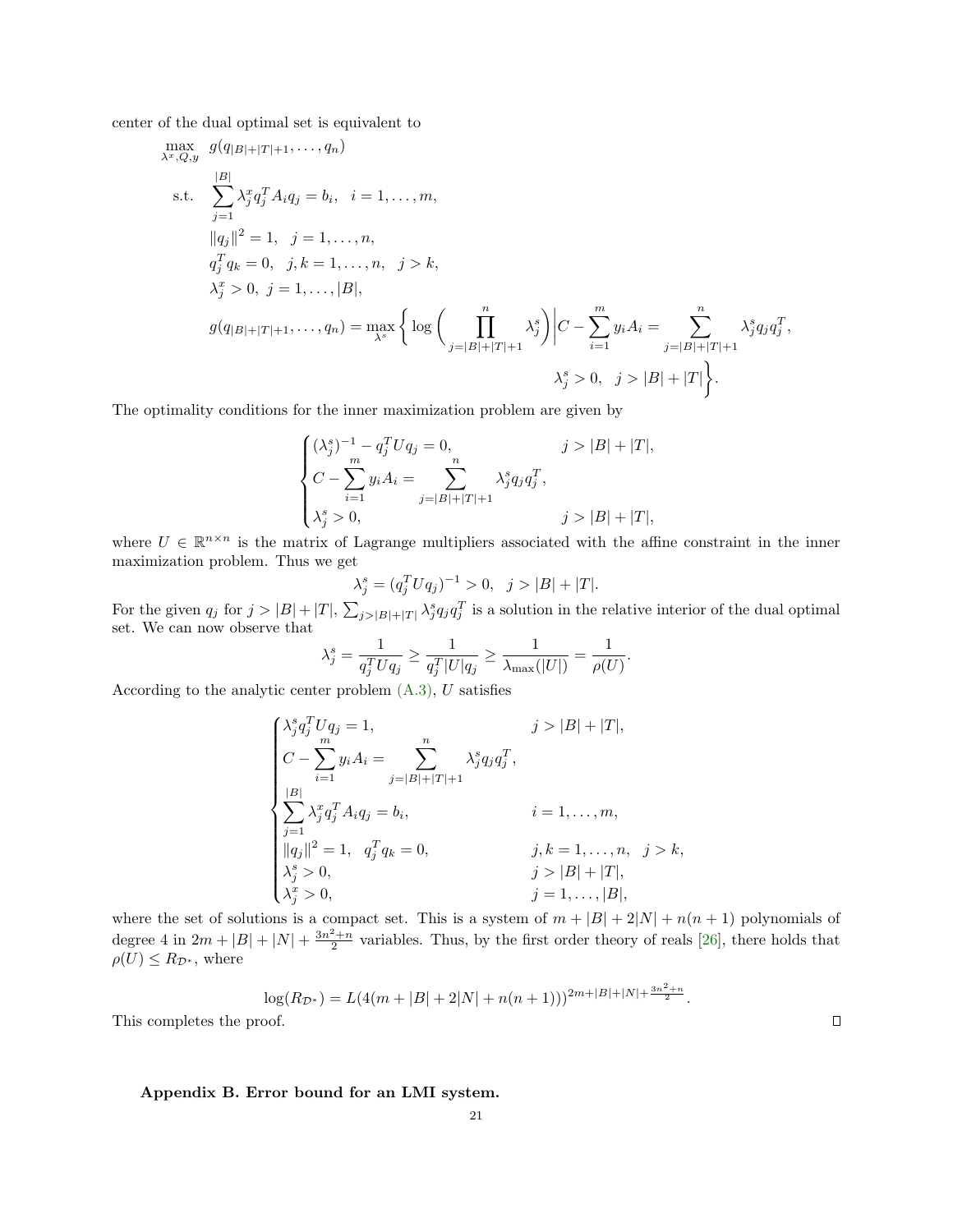Lemma B.1 (Theorem 3.3 in [\[28\]](#page-22-12)). Consider an LMI

$$
\begin{cases} X \in D + \mathcal{L}, \\ X \succeq 0, \end{cases}
$$

where D is a symmetric matrix and  $\mathcal L$  denotes a linear subspace of symmetric matrices. Let  $\bar{\mathcal L}$  be the smallest subspace containing  $D + \mathcal{L}$ , and  $\{X(\epsilon) \mid 0 < \epsilon \leq 1\}$  be a sequence of increasingly accurate solutions so that  $||X(\epsilon)||$  is bounded and

$$
dist(X(\epsilon), D + \mathcal{L}) \le \epsilon, \quad \lambda_{\min}(X(\epsilon)) \ge -\epsilon, \quad \forall \epsilon > 0,
$$

where dist( $X(\epsilon), D + \mathcal{L}$ ) denotes the distance of  $X(\epsilon)$  to its projection on the affine space  $D + \mathcal{L}$ . Then

$$
dist(X(\epsilon), (D+\mathcal{L}) \cap \mathbb{S}^{n \times n}_+) \leq c\epsilon^{\gamma},
$$

where  $\mathbb{S}_{+}^{n\times n}$  denotes the cone of  $n \times n$  positive semidefinite matrices, c is a constant, and  $\gamma = 2^{-d(\bar{\mathcal{L}})}$  in which  $d(\bar{\mathcal{L}})$  denotes the degree of singularity of the linear subspace  $\bar{\mathcal{L}}$ .

<span id="page-21-13"></span>LEMMA B.2 (Theorem 3.6 in [\[28\]](#page-22-12)). For a linear subspace  $\bar{\mathcal{L}} \subset \mathbb{S}^{n \times n}$ , we have

$$
d(\bar{\mathcal{L}}) \le \min\big\{n-1, \dim(\bar{\mathcal{L}}), \dim(\bar{\mathcal{L}}^{\perp})\big\}.
$$

Example B.3. We can show that the upper bound given in [Lemma B.2](#page-21-13) is indeed tight. To do so, consider the system of LMI

$$
\begin{cases} X_{11} = 0, \\ X_{kk} = x_{1,k+1}, & k = 2, \dots, n-1, \\ X \succeq 0, \end{cases}
$$

where the set of feasible solutions is given as

$$
X^* = \begin{bmatrix} 0 & 0 & \cdot & \cdot & \cdot & 0 \\ 0 & 0 & \cdot & \cdot & \cdot & 0 \\ 0 & 0 & \cdot & \cdot & \cdot & X^*_{nn} \end{bmatrix}, \quad X^*_{nn} \ge 0.
$$

Using the facial reduction procedure in [\[28\]](#page-22-12), we can see that the number of facial reduction steps is  $n-1$  for all  $n > 2$ .

#### REFERENCES

- <span id="page-21-0"></span>[1] F. Alizadeh, Combinatorial Optimization with Interior Point Methods and Semidefinite Matrices, PhD thesis, University of Minnesota, Minneapolis, USA, 1991.
- <span id="page-21-4"></span>[2] F. Alizadeh, J.P.A. Haeberly, M.L. Overton, Primal-dual interior-point methods for semidefinite programming: convergence rates, stability and numerical results, SIAM J. Optim., 8 (1998), pp. 746-768.
- <span id="page-21-12"></span>[3] D. P. Bertsekas, Convex Optimization Theory, Belmont, Athena Scientific, 2009.
- <span id="page-21-10"></span>[4] R. Bhatia, Matrix Analysis, Vol. 169, Springer Science & Business Media, 1997.
- <span id="page-21-9"></span>[5] J.F. Bonnans, H. Ramírez, Perturbation analysis of second-order cone programming problems, Math. Program., 104 (2005), pp. 205-227.
- <span id="page-21-1"></span>[6] D. Goldfarb, K. Scheinberg, Interior point trajectories in semidefinite programming, SIAM J. Optim., 8 (1998), pp. 871-886.
- <span id="page-21-7"></span>[7] M. Halická, Analyticity of the central path at the boundary point in semidefinite programming, European J. Oper. Res., 143 (2002), pp. 311-324.
- <span id="page-21-3"></span>[8] M. Halická, E. de Klerk, C. Roos, On the convergence of the central path in semidefinite optimization, SIAM J. Optim., 12 (2002), pp. 1090-1099.
- <span id="page-21-5"></span>[9] C. Helmberg, F. Rendl, R.J. Vanderbei, H. Wolkowicz, An interior-point method for semidefinite programming, SIAM J. Optim., 6 (1996), pp. 342-361.
- <span id="page-21-11"></span>[10] R. Horn, R. Charles, Matrix Analysis, Cambridge university press, 2012.
- <span id="page-21-8"></span>[11] T. Illés, J. Peng, C. Roos, T. Terlaky, A strongly polynomial rounding procedure yielding a maximally complementary solution for  $P_*(\kappa)$  linear complementarity problems, SIAM J. Optim., 11 (2000), pp. 320-340.
- <span id="page-21-2"></span>[12] E. de Klerk, C. Roos, T. Terlaky, Initialization in semidefinite programming via a self-dual skew-symmetric embedding, Oper. Res. Lett., 20 (1997), pp. 213-221.
- <span id="page-21-6"></span>[13] E. de Klerk, J. Peng, C. Roos, T. Terlaky, A Scaled Gauss-Newton Primal-Dual Search Direction for Semidefinite Optimization, SIAM J. Optim., 11 (2001), pp. 870-888.